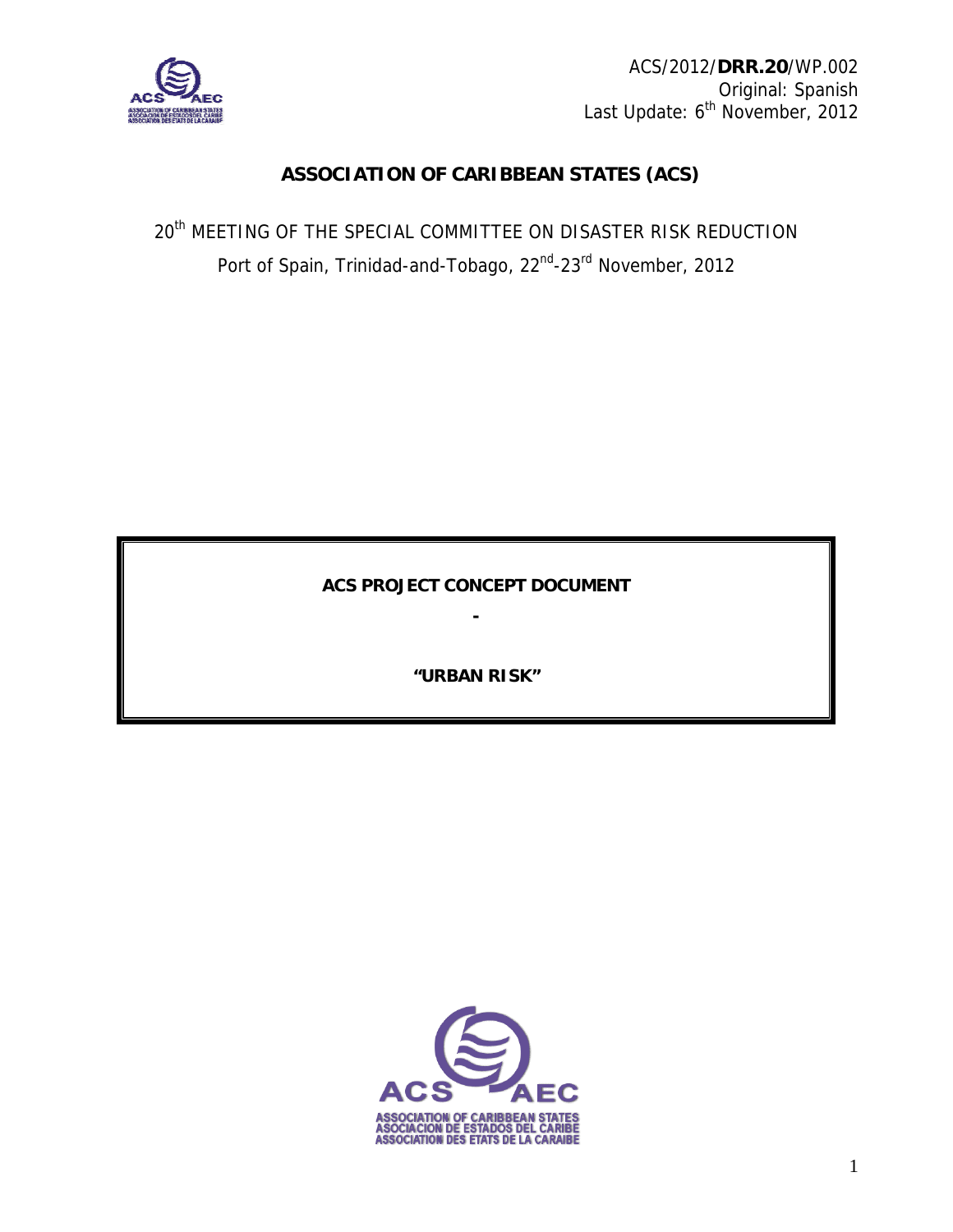# **TABLE OF CONTENTS**

| ABBREVIATIONS AND ACRONYMS 3 |                                    |  |  |
|------------------------------|------------------------------------|--|--|
| PROJECT OVERVIEW4<br>T.      |                                    |  |  |
| А.                           | PROJECT DESCRIPTION  4             |  |  |
| 1.1                          | Project name /number4              |  |  |
| 1.2                          | <b>ACS Focal Area 4</b>            |  |  |
| 1.3                          |                                    |  |  |
| 1.4                          |                                    |  |  |
| 1.5                          | Results / Components9              |  |  |
| 1.6                          | <b>Estimated Cost and Duration</b> |  |  |
|                              |                                    |  |  |
| 1.7                          | Project current status9            |  |  |
| В.                           | STAKEHOLDERS9                      |  |  |
| 1.8                          | Responsible Agency9                |  |  |
| 1.9                          | Beneficiaries 10                   |  |  |
| 1.10                         | <b>Collaborating Institutions</b>  |  |  |
| $1.11 -$                     | <b>Executing Institutions  10</b>  |  |  |
| 1.12                         | Financing Institutions10           |  |  |
| $\Pi$ .                      | PROJECT INTERVENTION LOGIC         |  |  |
|                              |                                    |  |  |
| A.                           | <b>CONTEXT AND BACKGROUND. 10</b>  |  |  |
| 2.1                          | Features of the sector10           |  |  |
| $2.2^{\circ}$                | Problems to be addressed  12       |  |  |
| $2.3 -$                      | Project Proposal  13               |  |  |
| 2.4                          | Other interventions 13             |  |  |
| В.                           | <b>OBJECTIVeS</b> 13               |  |  |
| 2.5                          | Project overall objective  13      |  |  |
| 2.6                          | Project specific objective(s)13    |  |  |
| 2.7                          | Expected results  14               |  |  |
| C.                           | <b>STAKEHOLDERS</b> 14             |  |  |

|      | 2.8            |                                     |
|------|----------------|-------------------------------------|
|      | 2.9            | Participating institutions 14       |
|      | D.             | <b>BENEFITS, RISKS AND</b>          |
|      |                | <b>SUSTAINABILITY</b> 15            |
|      | 2.10           |                                     |
|      | 2.11           | Critical risk and Sustainability 15 |
|      | 2.12           | Ex-post sustainability  16          |
| III. |                | <b>PROJECT IMPLEMENTATION  16</b>   |
|      | A.             | <b>COMPONENTS AND ACTIVITIES</b>    |
|      |                |                                     |
|      | 3.1            | Components description  16          |
|      | 3.2            | Listing of activities 17            |
|      | 3.3            | Expected Schedule  19               |
|      | В.             |                                     |
|      | 3.4            | Physical means required  20         |
|      | 3.5            | Expertise required  20              |
|      | 3.6            | Project Team  20                    |
|      | 3.7            | Matrix of Responsibilities  20      |
|      | $\mathbf{C}$ . |                                     |
|      | 3.8            | Financing Matrix and Budget 21      |
| IV.  |                | PROJECT EVALUATION  21              |
|      | 4.1            | Lessons learnt from similar         |
|      |                |                                     |
|      |                |                                     |
|      |                |                                     |
|      |                | 4.4 Progress and Final Reports  22  |
|      |                | ANNEX I - SCHEDULE OF ACTIVITIES 23 |
|      |                | ANNEX II - DETAILED BUDGET  23      |
|      |                | ANNEX III - LOGICAL FRAMEWORK 24    |
|      |                | ANNEX IV - OTHERS  29               |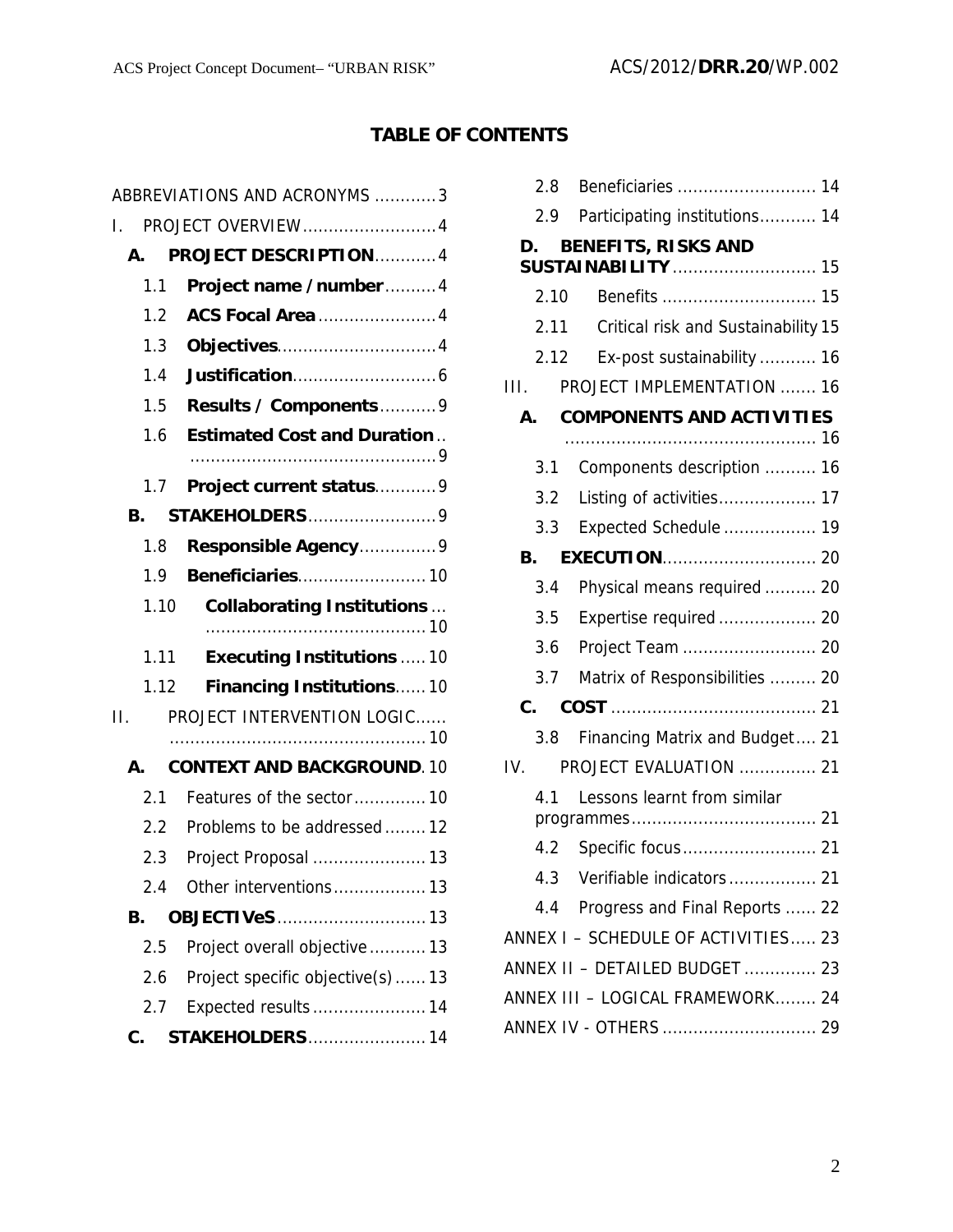## **ABBREVIATIONS AND ACRONYMS**

- **ACS:** Association of Caribbean States
- **CRC**: Colombian Red Cross
- **SD**: Sustainable Development
- **IFRC**: International Federation of the Red Cross and Red Crescent Societies
- **DRR:** Disaster Risk Reduction
- **UR:** Urban Risk
- **UNGRD:** National Unit for Disaster Risk Management of Colombia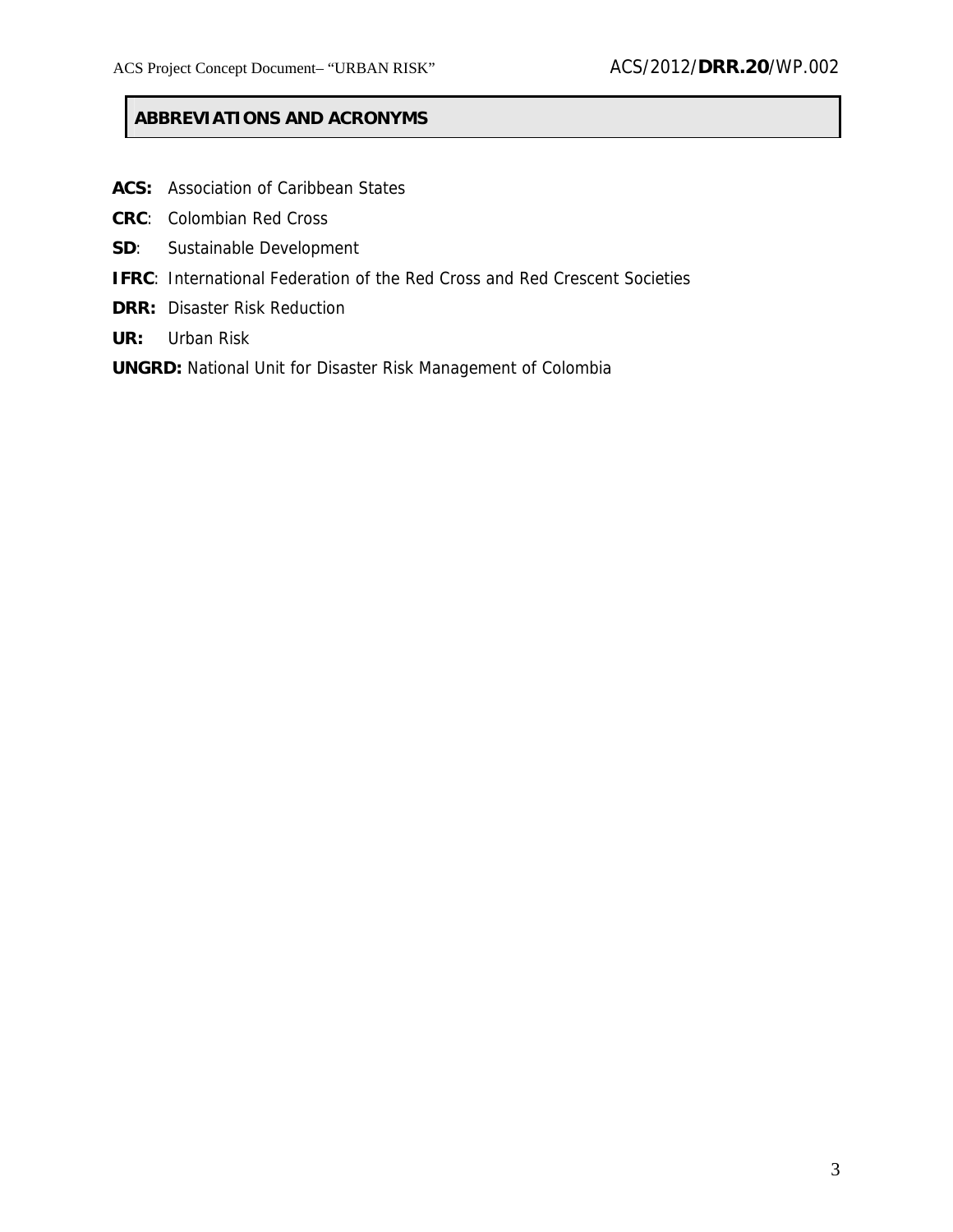| <b>PROJECT OVERVIEW</b><br>I.  |                                                                                                                                                                                                                                                                                                                                                                                                                                                                                                                                                                                                                                                                                                                                   |  |  |  |
|--------------------------------|-----------------------------------------------------------------------------------------------------------------------------------------------------------------------------------------------------------------------------------------------------------------------------------------------------------------------------------------------------------------------------------------------------------------------------------------------------------------------------------------------------------------------------------------------------------------------------------------------------------------------------------------------------------------------------------------------------------------------------------|--|--|--|
| A. PROJECT DESCRIPTION         |                                                                                                                                                                                                                                                                                                                                                                                                                                                                                                                                                                                                                                                                                                                                   |  |  |  |
| 1.1 Project<br>name<br>/number | "Urban Risk"                                                                                                                                                                                                                                                                                                                                                                                                                                                                                                                                                                                                                                                                                                                      |  |  |  |
|                                | Phase 1: PRE-ASSESSMENT - Systematisation of<br>urban risk guides, documents, studies, regulations<br>and lessons learnt in all countries, arranged in 5<br>groups: 1. Colombia, Venezuela and Mexico, 2.<br>Central America (Panama- Guatemala), 3. English-<br>Caribbean, 4. Spanish-speaking<br>speaking<br>Caribbean, (Dominican Republic, Cuba and Haiti,<br>French Guiana), (with a consulting entity for each<br>of the categories). From this pre-assessment, one<br>or two cities are selected for each group, which<br>would serve as the base for the pilots of the next<br>phase, based on criteria previously established and<br>agreed upon among the consulting entities.                                          |  |  |  |
|                                | ASSESSMENT - Formulation<br>Phase<br>2:<br>and<br>distribution of the detailed study in the 8 cities<br>selected according to the pre-assessment, with the<br>criteria of greater vulnerability. This study would<br>include the description of the current status and<br>the identification of the needs of the cities selected<br>in terms of formal, informal and public housing<br>infrastructure (including health and education),<br>institutional<br>regulations,<br>and<br>community<br>capabilities, access to temporary shelters, urban<br>legalisation and title documents, insurance and re-<br>insurance, water and hydraulic management and<br>control of the basins that course through the urban<br>centres, etc. |  |  |  |
|                                | Phase 3: Based on the results achieved in the<br>second phase, development of a recommendation<br>guide, so that the authorities could design and<br>implement interventions in the area of urban risk,<br>which would support their respective prevention,<br>mitigation, preparedness, response and<br>post-<br>disaster measures, and which could be replicated<br>in other cities with similar characteristics.                                                                                                                                                                                                                                                                                                               |  |  |  |
| 1.2 ACS Focal Area             | Disaster Risk Reduction.                                                                                                                                                                                                                                                                                                                                                                                                                                                                                                                                                                                                                                                                                                          |  |  |  |
| 1.3 Objectives                 | Overall objective:<br>Contribute to the development of disaster risk<br>reduction strategies, in the urban area, which are<br>efficient<br>relevant,<br>and<br>effective,<br>through<br>assessment and baseline inputs that would guide<br>authorities<br>the<br>the<br>implementation<br>in<br>of                                                                                                                                                                                                                                                                                                                                                                                                                                |  |  |  |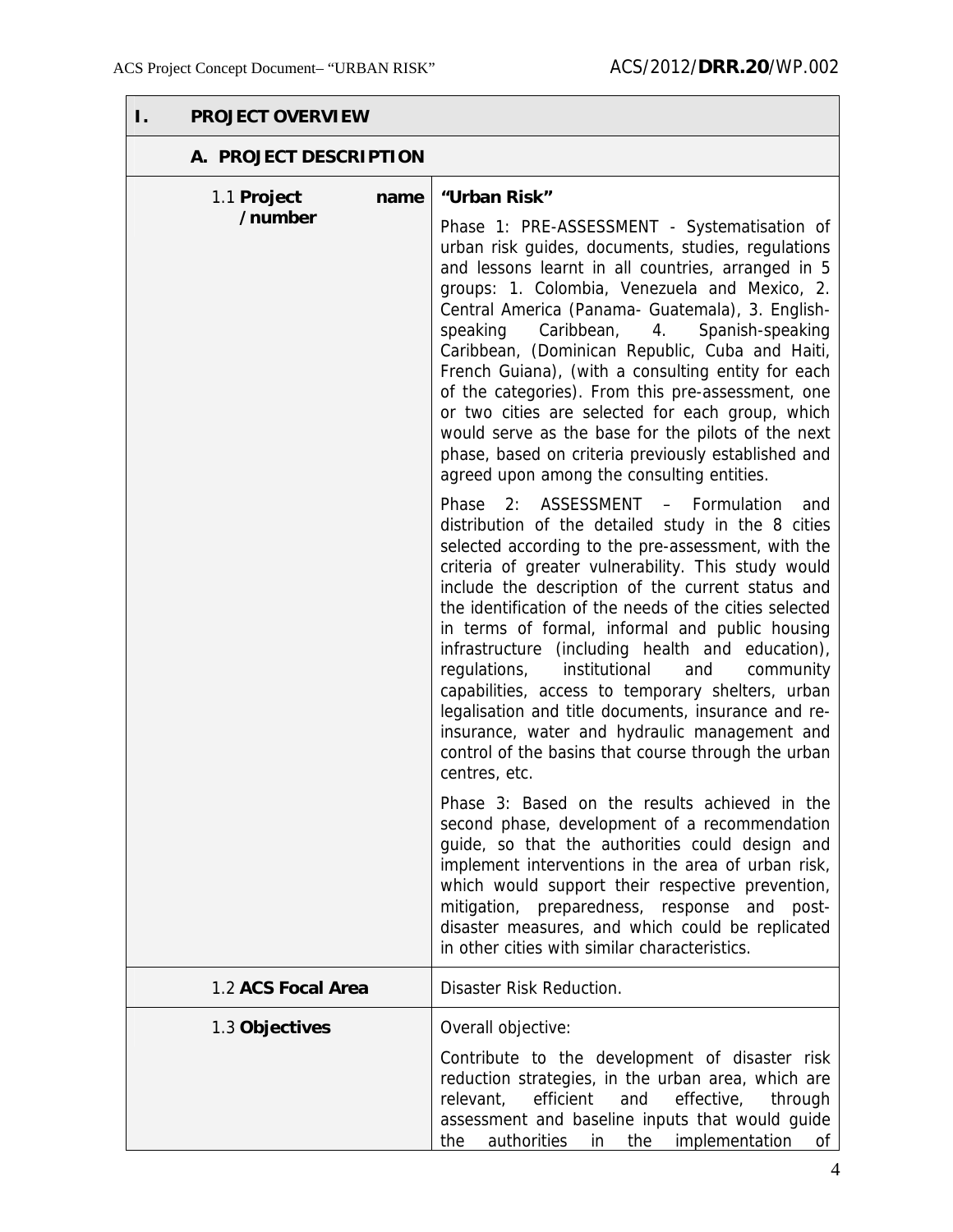| prevention, mitigation, preparedness, response and<br>post-disaster measures, and which would help to<br>tackle the needs of the most vulnerable groups and<br>public infrastructure (art. 19 Saint Marc Plan of<br>Action).                                                                                                                                                                                       |
|--------------------------------------------------------------------------------------------------------------------------------------------------------------------------------------------------------------------------------------------------------------------------------------------------------------------------------------------------------------------------------------------------------------------|
| 1.1.<br>Specific Objective(s): Perform<br>an<br>that would<br>the<br>assessment<br>reveal<br>intervention priorities in terms of Urban<br>Risk in the regions of the Member Countries<br>of the ACS and which would give a clear<br>view of the need for investment.                                                                                                                                               |
| 1.2.<br>Formulate recommendation guides based<br>on the assessment and baseline carried out,<br>which would guide the authorities of ACS<br>Member Countries in the implementation of<br>prevention, mitigation, preparedness,<br>response and post-disaster measures<br>according to the intervention priorities<br>identified, and which could be replicated in<br>other countries with similar characteristics. |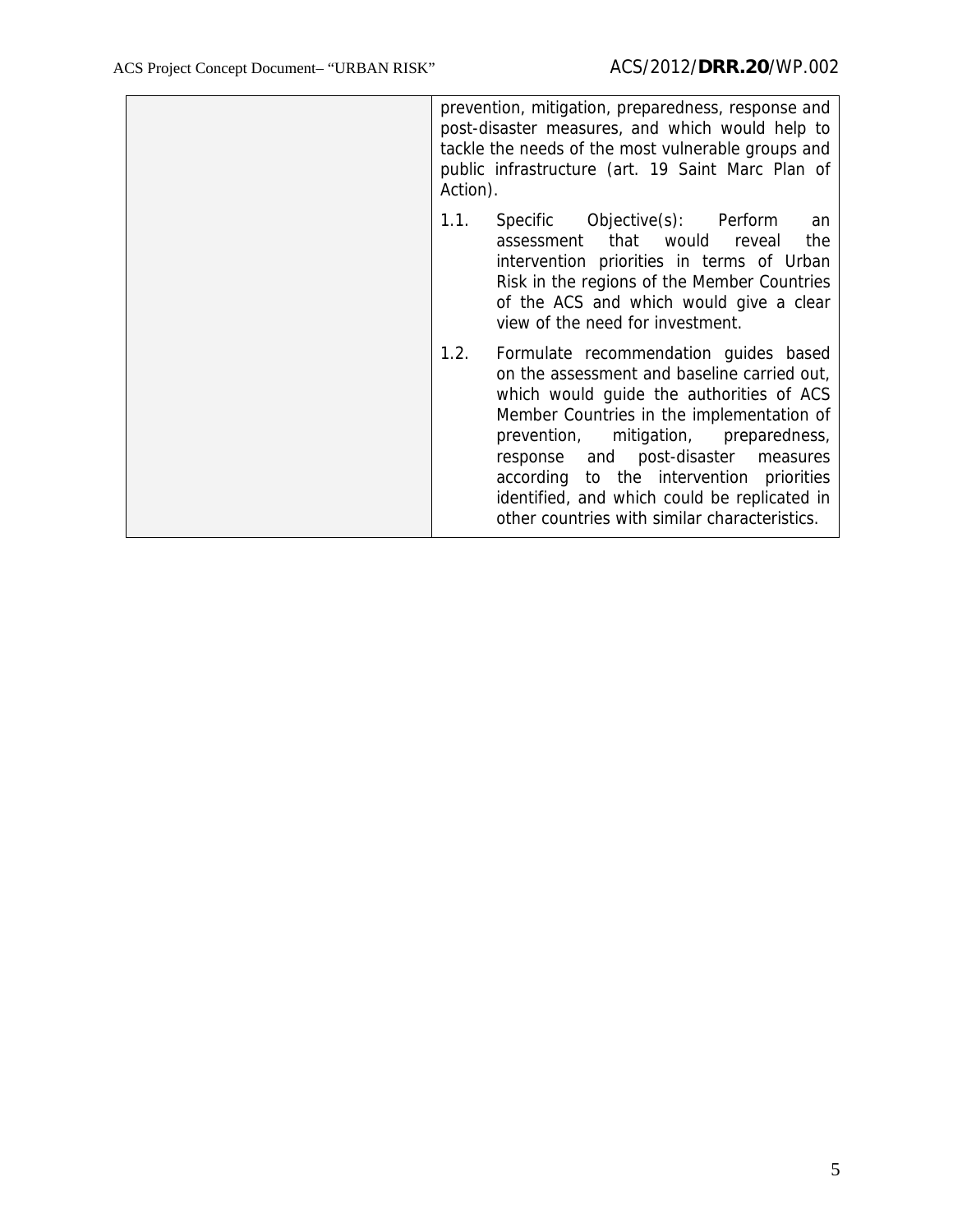| 1.4 Justification | The projections of the United Nations Population<br>Division (UN) indicate that almost all global<br>population growth in the coming decades will take<br>place in urban areas in low and medium income<br>nations. Most of this population growth is currently<br>taking place in informal settlements, where the<br>housing conditions are extremely poor, in general,<br>and are often lacking in the most basic protection<br>infrastructure. A sizeable portion of this urban<br>growth occurs in cities that run the risk of suffering<br>extreme<br>meteorological events with greater<br>frequency and intensity, as well as<br>storm<br>emergencies that are being caused by climate<br>change or are likely to be caused by it.                                                                                                                                                                                                                                                                                                                                                                 |
|-------------------|-----------------------------------------------------------------------------------------------------------------------------------------------------------------------------------------------------------------------------------------------------------------------------------------------------------------------------------------------------------------------------------------------------------------------------------------------------------------------------------------------------------------------------------------------------------------------------------------------------------------------------------------------------------------------------------------------------------------------------------------------------------------------------------------------------------------------------------------------------------------------------------------------------------------------------------------------------------------------------------------------------------------------------------------------------------------------------------------------------------|
|                   | Early 2010 witnessed the two worst earthquakes of<br>recent times, which struck different parts of the<br>Americas. A magnitude 8.8 earthquake took place<br>in Chile, a country that just joined the club of the<br>richest nations, the OECD (Organisation for<br>Economic Co-operation and Development), and<br>which caused general damage to property,<br>although the death toll ran into the hundreds. This<br>was followed by another earthquake in January, of<br>a somewhat lower magnitude, which struck the city<br>of Port-au-Prince, the capital of the poorest<br>country in the region, Haiti, a phenomenon that<br>claimed more than 200,000 lives, according to the<br>most accurate estimates, leaving over 1 million<br>persons homeless. Although the concentration of<br>persons in urban centres can significantly reduce or<br>increase the impact of disasters, the disparity in<br>the effects of both of these earthquakes is partly<br>explained by the differences existing in terms of<br>disaster preparedness and the quality of housing,<br>infrastructure and services. |
|                   | Experience shows that those whose houses are<br>damaged or destroyed want to return to the same<br>location, due to the access offered in terms of<br>opportunities for income and services, as well as<br>their social networks with neighbours.                                                                                                                                                                                                                                                                                                                                                                                                                                                                                                                                                                                                                                                                                                                                                                                                                                                         |
|                   | This proposal seeks to strengthen the capabilities<br>of the local and national authorities of ACS<br>countries for interventions in Urban Risk, ensuring<br>participation of all sectors and<br>the<br>actors<br>(governments, private sector, civil society),<br>through an input that would guide them in the<br>priority needs for intervention and investment and<br>in implementation measures.                                                                                                                                                                                                                                                                                                                                                                                                                                                                                                                                                                                                                                                                                                     |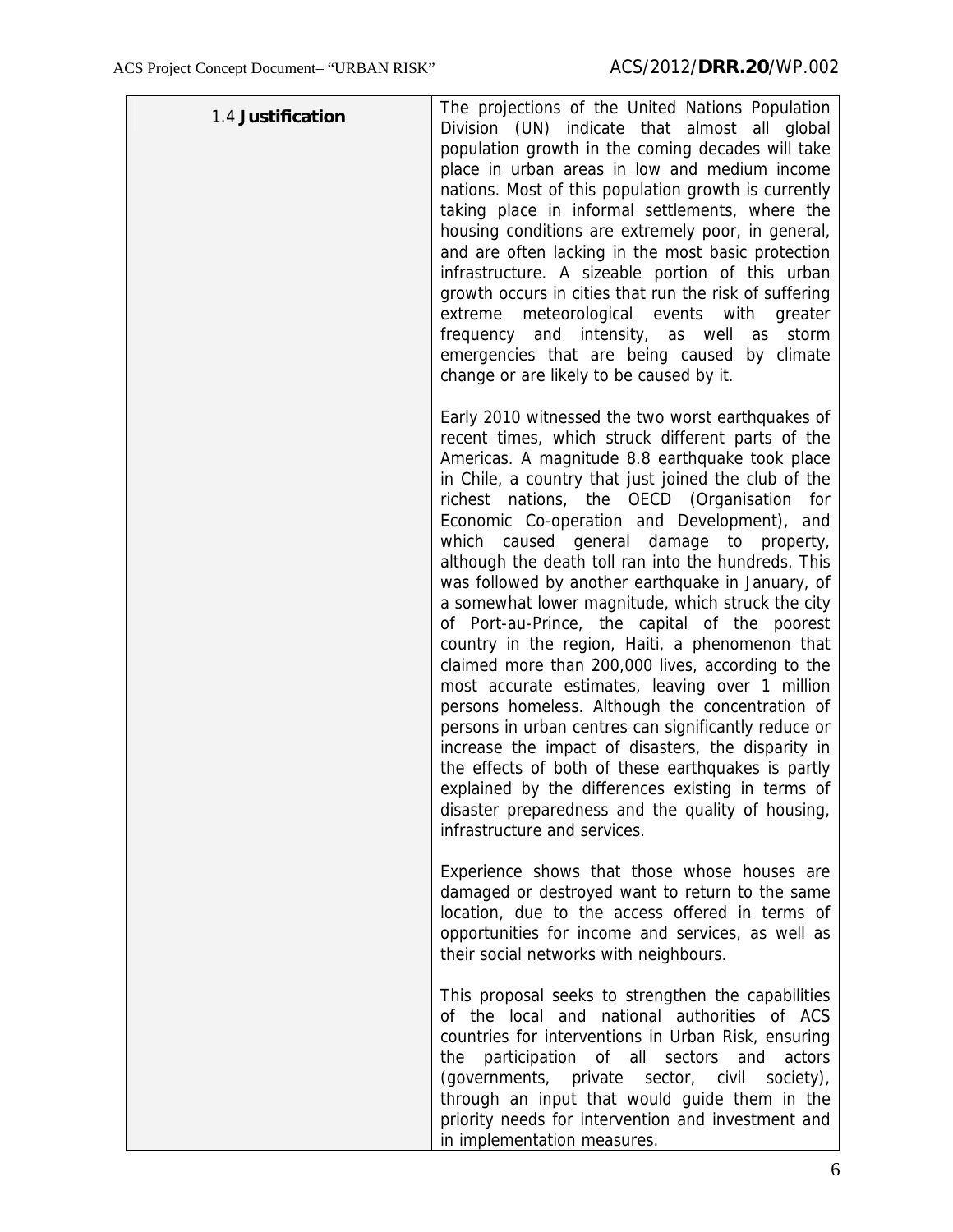|           | According to the mandate of the Association of<br>Caribbean States, this<br>project<br>proposal<br>is<br>consistent with the Saint Marc Plan of Action:                                                                                                                                                                                                                      |
|-----------|------------------------------------------------------------------------------------------------------------------------------------------------------------------------------------------------------------------------------------------------------------------------------------------------------------------------------------------------------------------------------|
| $\bullet$ | <b>Article 1:</b> "Strengthen its role as the<br>principal forum in the Greater Caribbean<br>for the exchange of experiences, lessons<br>and<br>best<br>practices<br>the<br>learnt<br>in<br>development of national and regional<br>coordination mechanisms".                                                                                                                |
|           | <b>Article 4:</b> "Encourage and contribute, as<br>appropriate, to the integration of disaster<br>risk reduction into humanitarian<br>and<br>safe<br>sustainable<br>and<br>development<br>planning, programmes and frameworks,<br>including the poverty reduction strategic<br>frameworks".                                                                                  |
| ٠         | <b>Article 7:</b> "Contribute to the continuous<br>exchange among the Conference Bodies,<br>international<br>cooperation<br>bodies,<br>the<br>ministries in charge of<br>planning<br>and<br>finance,<br>well<br>organisations<br>as<br>as<br>specialising in disaster risk reduction".                                                                                       |
| ٠         | Article 8: "Support the formulation of<br>policies and the strengthening of networks<br>among disaster risk experts, technical and<br>scientific specialists, planners and other<br>stakeholders".                                                                                                                                                                           |
|           | Article 9:<br>"Provide<br>assistance,<br>as<br>appropriate, at the regional, national and<br>local levels, in collaboration with<br>the<br>Conference Bodies, in the development<br>and strengthening of community-based<br>disaster risk management programmes".                                                                                                            |
| ٠         | Article 10: "Strengthen its capacity to link<br>Members to existing disaster risk reduction<br>initiatives of the Conference Bodies".                                                                                                                                                                                                                                        |
|           | Article 19: "Encourage and contribute to<br>the development of disaster risk reduction<br>strategies, even their transfer through<br>appropriate<br>financial<br>and<br>investment<br>mechanisms,<br>including insurances, to<br>enable ACS Member Countries to cope<br>with post-disaster needs of the<br>most<br>vulnerable<br>public<br>and<br>groups<br>infrastructure". |
|           | Article 25: "Continue to expand<br>the                                                                                                                                                                                                                                                                                                                                       |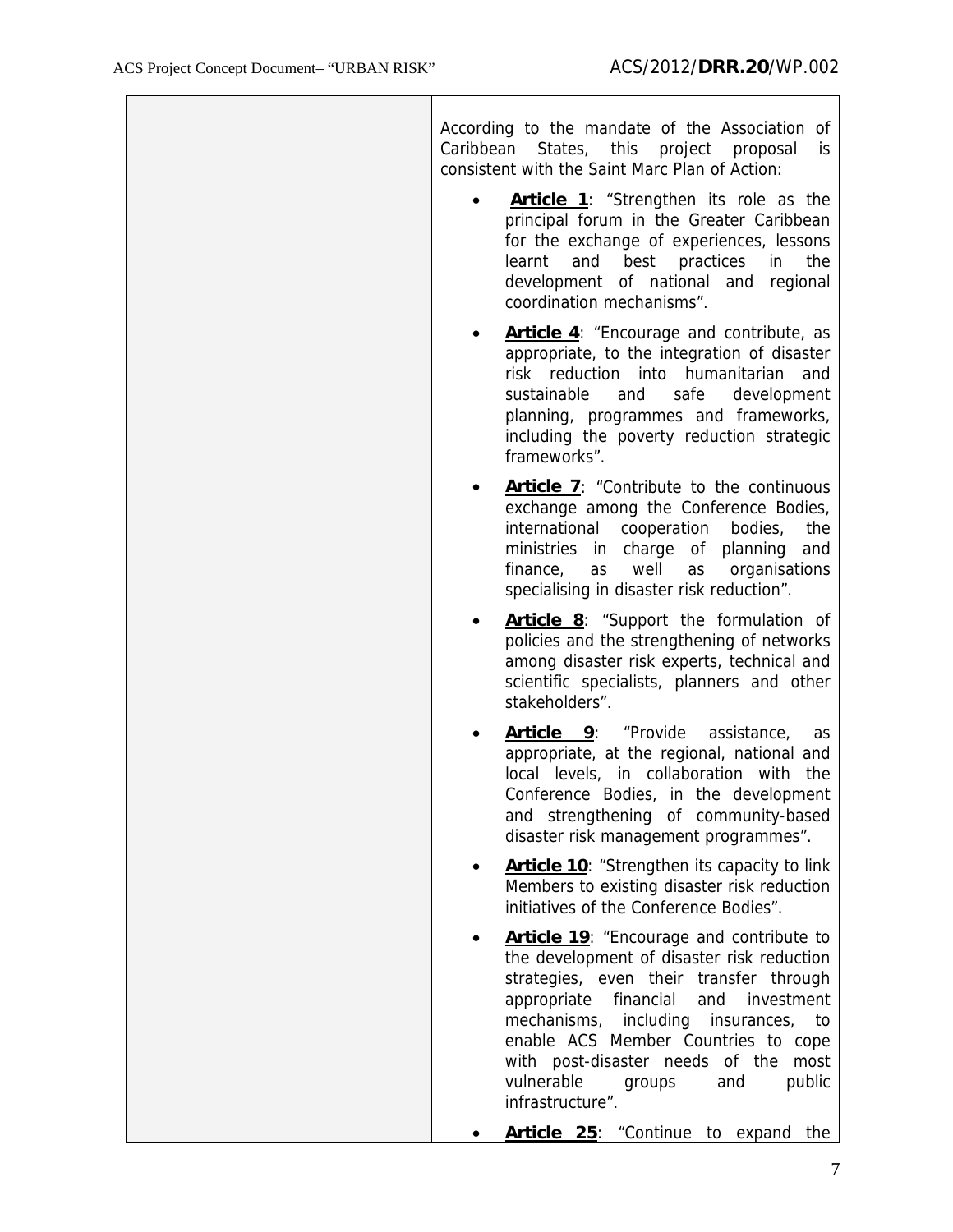| network of international and regional<br>bodies for consultation, co-operation and<br>concerted action without detriment to the<br>relationship with the Conference Bodies".                                                                                                                                                                                                                                                                                                                                                                                                                                                                                |
|-------------------------------------------------------------------------------------------------------------------------------------------------------------------------------------------------------------------------------------------------------------------------------------------------------------------------------------------------------------------------------------------------------------------------------------------------------------------------------------------------------------------------------------------------------------------------------------------------------------------------------------------------------------|
| Moreover, it is consistent with the fulfilment of the<br>risk reduction priorities established in global<br>initiatives such as the Hyogo Framework for Action<br>2005-2015, approved during the Second World<br>Conference on Disaster Reduction held in Japan in<br>2005.                                                                                                                                                                                                                                                                                                                                                                                 |
| Similarly, this project seeks to complement efforts<br>with other initiatives being developed at the global<br>and regional levels in the area of urban risk, such<br>as the Strategy entitled "Developing Resilient<br>Cities" of the United Nations International Strategy<br>for Disaster Reduction in the Hyogo Framework,<br>which strives for local governments to be prepared<br>and once again be resilient to disasters. Through<br>the activities proposed in this project, an attempt is<br>made to carry the urban risk analysis to a more<br>detailed point and propose guides that are based<br>more on the reality of each of the countries. |
| This project is also developed in the framework of<br>the Memorandum signed between the Association<br>Caribbean<br><b>States</b><br>and<br>the<br>International<br>Ωf<br>Federation of the Red Cross and Red Crescent<br>Societies, regarding the role played by the civil<br>society of the Red Cross in the response to<br>disasters in its capacity as<br>assistant<br>an<br>of<br>Governments.                                                                                                                                                                                                                                                         |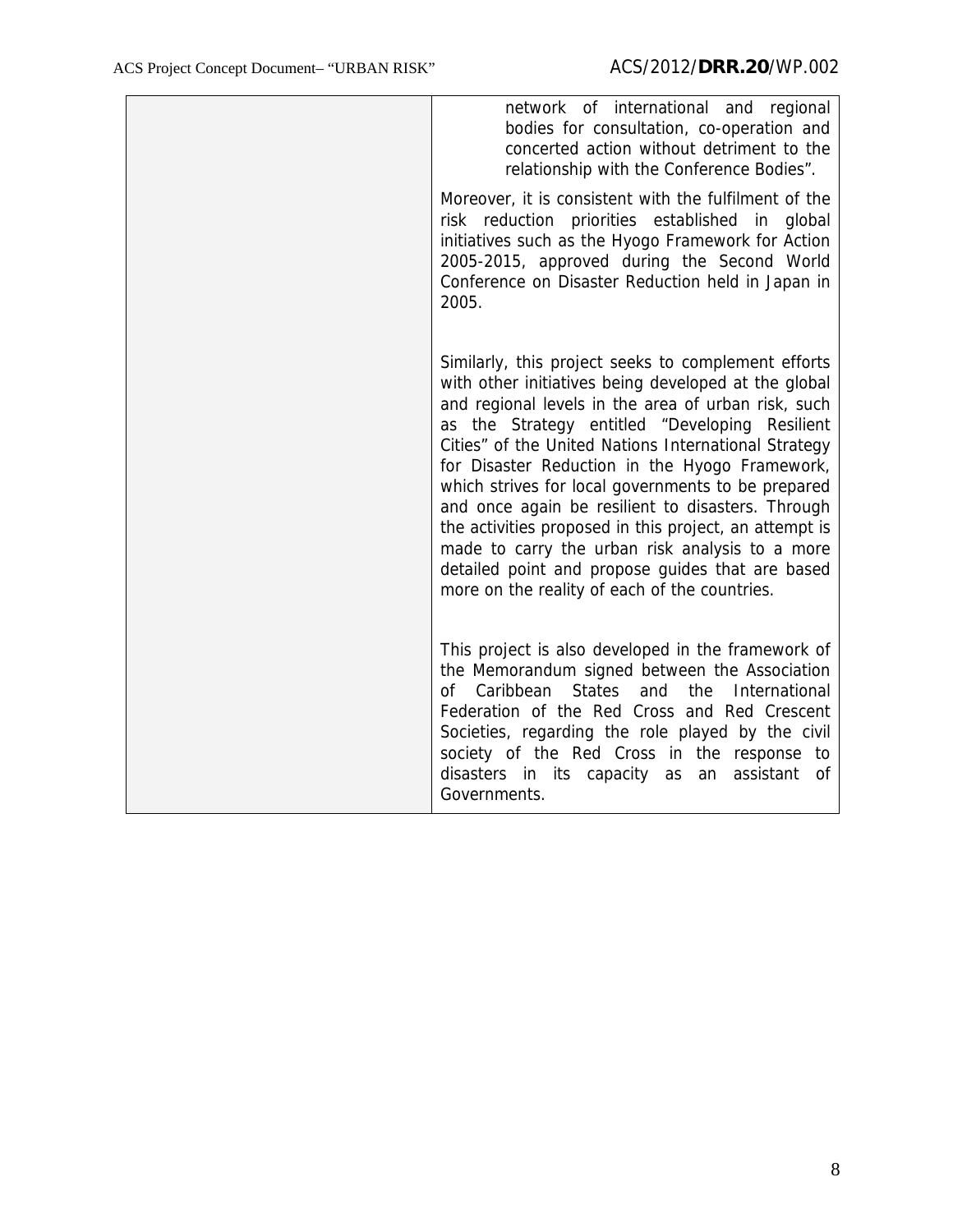| 1.5 Results<br>$\prime$<br><b>Components</b> | Phase 1: Five baseline reports, which would<br>systematise the urban risk guides, documents,<br>studies, regulations and lessons learnt existing in<br>areas that group the Member Countries of the ACS<br>and which would provide initial information on the<br>state of the art.                                                                                                                                                                      |
|----------------------------------------------|---------------------------------------------------------------------------------------------------------------------------------------------------------------------------------------------------------------------------------------------------------------------------------------------------------------------------------------------------------------------------------------------------------------------------------------------------------|
|                                              | Phase 2: Eight city assessments in terms of formal,<br>public<br>housing<br>informal<br>and<br>infrastructure<br>health and<br>education), regulations,<br>(including)<br>institutional and community capabilities, access to<br>temporary shelters, urban legalisation and title<br>documents, insurance and re-insurance, water and<br>hydraulic management and control of the basins<br>that course through the urban centres, etc.                  |
|                                              | Phase 3: Eight recommendation guides based on<br>the assessment and baseline carried out, which<br>would allow the authorities of ACS Member<br>Countries to be guided in the implementation of<br>prevention, mitigation, preparedness, response and<br>post-disaster<br>measures<br>according<br>to<br>the<br>intervention priorities identified, and which could<br>replicated<br>cities<br>similar<br>other<br>with<br>be<br>in<br>characteristics. |
| 1.6 Estimated Cost and                       | Phase 1: US\$ 82,222.23 per region.                                                                                                                                                                                                                                                                                                                                                                                                                     |
| <b>Duration</b>                              | Phase 2: US\$127,777.78 per city.                                                                                                                                                                                                                                                                                                                                                                                                                       |
|                                              | Phase 3: Based on the results of 1 and 2, a new<br>budget will be defined.                                                                                                                                                                                                                                                                                                                                                                              |
| 1.7 Project<br>current<br>status             | Approved by the 19 <sup>th</sup> Meeting of the Special<br>Committee on Disaster Risk Reduction, Bogotá,<br>Colombia, August 2-3, 2011.                                                                                                                                                                                                                                                                                                                 |
|                                              | In the process of being reviewed by the Member<br>Countries of the ACS.                                                                                                                                                                                                                                                                                                                                                                                 |
| <b>B. STAKEHOLDERS</b>                       |                                                                                                                                                                                                                                                                                                                                                                                                                                                         |
| 1.8 Responsible Agency                       | The National Unit for Disaster Risk Management of<br>the President of the Republic of Colombia - UNGRD<br>as "chef de file".                                                                                                                                                                                                                                                                                                                            |
|                                              | A technical team will be assembled comprising the<br>UNGRD, the ACS Secretariat (highly likely the<br>Disaster Risk Reduction Advisor), representatives<br>of the Colombian Red Cross and one member of<br>the International Federation of the Red Cross and<br>Red Crescent Societies with technical expertise and<br>the relevant experience. With this team as the<br>base, the terms of reference will be created for                               |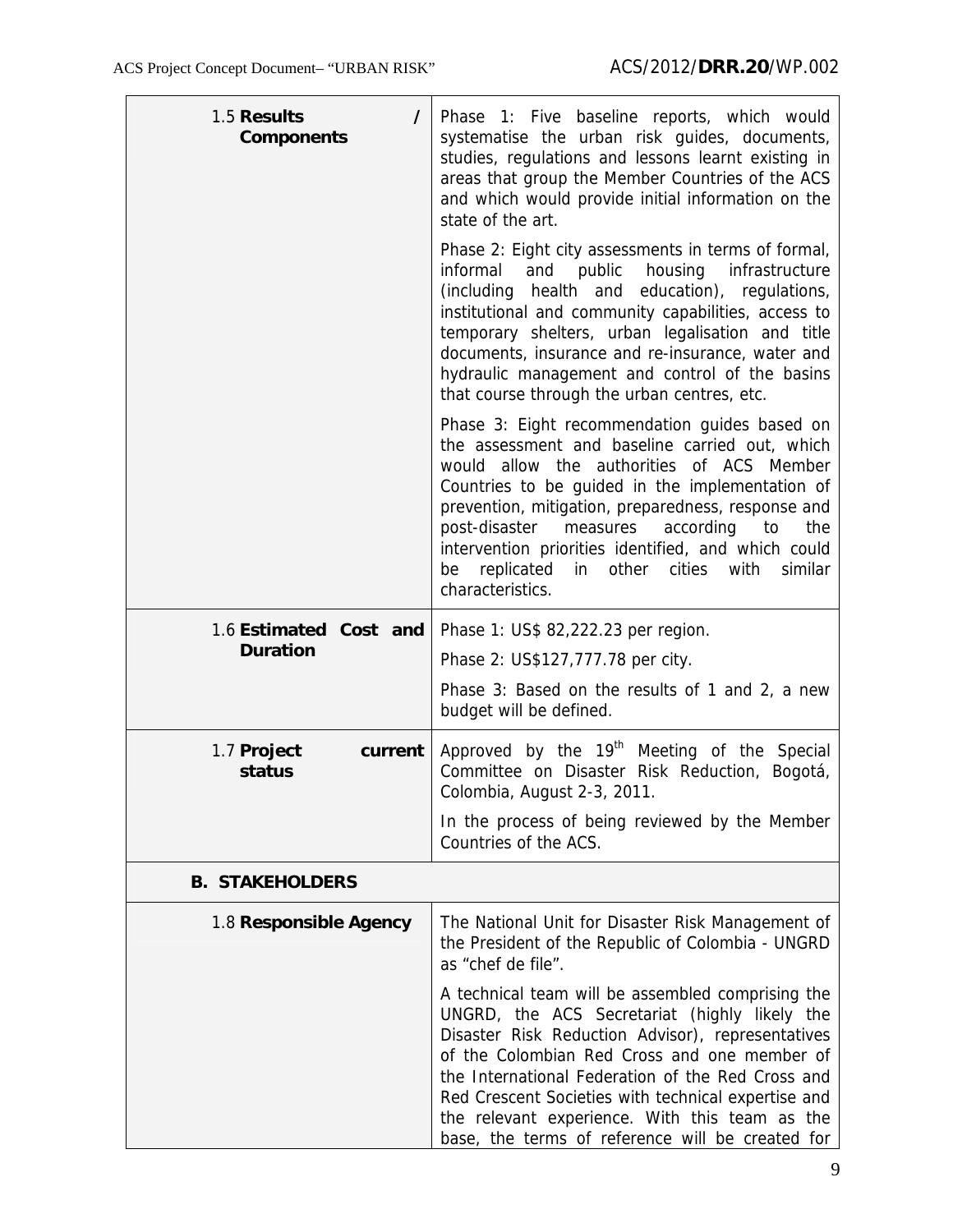|                                           | contracting the consulting entities that will develop<br>in the regions established, the pre-assessment and<br>assessment studies and<br>subsequently,<br>the<br>recommendation guides. These groups<br>will<br>coordinate with one another permanently during<br>the development of the three phases, in order to<br>ensure their quality and relevance. This with<br>support from a group of experts made up of<br>representatives of ACS Member States and other<br>considered or required<br>entities as<br>by the<br>government, non-governmental entities, United<br>Nations bodies, universities, companies, etc. |  |  |
|-------------------------------------------|--------------------------------------------------------------------------------------------------------------------------------------------------------------------------------------------------------------------------------------------------------------------------------------------------------------------------------------------------------------------------------------------------------------------------------------------------------------------------------------------------------------------------------------------------------------------------------------------------------------------------|--|--|
| 1.9 Beneficiaries                         | ACS Member States and Associate Members.                                                                                                                                                                                                                                                                                                                                                                                                                                                                                                                                                                                 |  |  |
| 1.10 Collaborating<br><b>Institutions</b> | International Federation of the Red Cross and Red<br><b>Crescent Societies.</b><br>Colombian Red Cross.<br>Other Government and Non-Governmental entities.<br>as the case may be.<br>University or academic institutions to be defined.                                                                                                                                                                                                                                                                                                                                                                                  |  |  |
| 1.11 Executing<br><b>Institutions</b>     | International Federation of the Red Cross and Red<br>Crescent Societies and with support from the ACS.                                                                                                                                                                                                                                                                                                                                                                                                                                                                                                                   |  |  |
| 1.12 Financing<br><b>Institutions</b>     | Financing with different donor sources will be<br>explored.                                                                                                                                                                                                                                                                                                                                                                                                                                                                                                                                                              |  |  |

## **II. PROJECT INTERVENTION LOGIC**

### **A. CONTEXT AND BACKGROUND**

2.1 Features of the sector

The studies conducted in the cities (phase 2) will be prioritised in urban areas in low and medium income nations, in the so-called informal settlements, where the housing conditions are extremely poor, in general, and are also often lacking in the most basic protection infrastructure, in cities that run the risk of suffering extreme meteorological events with greater frequency and intensity, as well as storm emergencies that are being caused by climate change or are likely to be caused by it.

What is expressed in this document is consistent with the fulfilment of the priorities established in the Hyogo Framework for Action, approved during the Second World Conference on Disaster Reduction held in Japan in 2005, which include: Ensure that disaster risk reduction is a national and a local priority with a strong institutional basis for implementation; identify, assess and monitor disaster risks and enhance early warning; use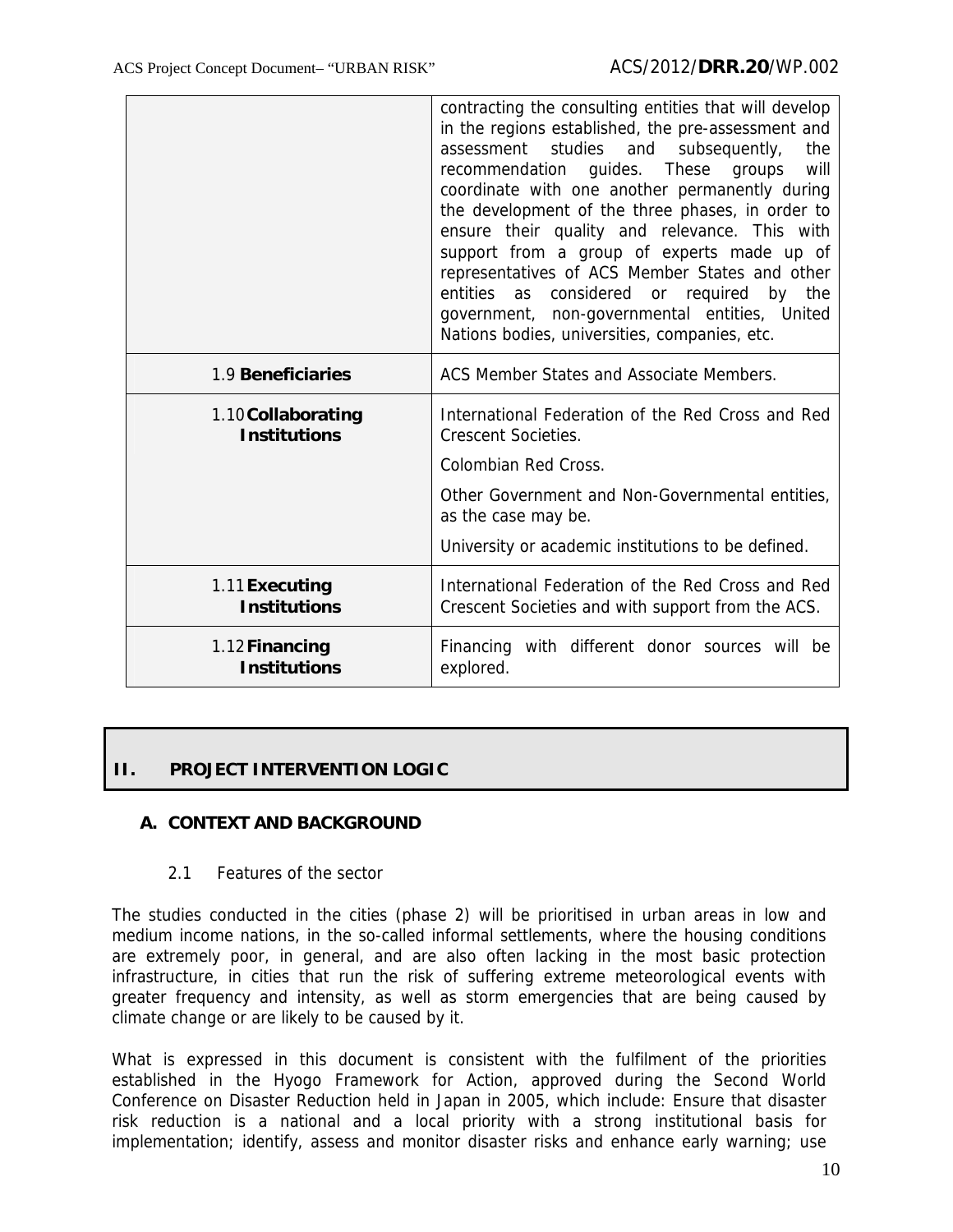knowledge, innovation and education to build a culture of safety and resilience at all levels; reduce the underlying risk factors; and strengthen disaster preparedness for effective response.

Hand in hand with the Member Countries that will be involved in this project, the International Federation of the Red Cross and Red Crescent Societies and its National Societies associated with and related to this initiative, are seeking to respond to urban difficulties in the framework of the four thematic areas being addressed from the perspective of risk management and to social problems.

- o Urban Risk Approach
- o Migration
- o Climate Change
- o Violence

As an integral part of the strategy for the five-year period, the IFRC and the countries will strive to, in a holistic manner, establish efficient and effective mechanisms that would allow them to arrive at the general methodological characterisation for tackling urban risk in large cities, in accordance with the criteria identified, as a result of this document. Although it is certain that the humanitarian spectrum involves work with an urban approach, the Lessons Learnt and the "state of the art" in each country will serve as the base and quide plan for the main input of this project.

Despite the fact that there currently exists a certain awareness of urban problems, as well as an ongoing debate on the approach required at the country level, it is necessary to adopt a systematic approach in processes and actions, in addition to clear guidelines on synergies, programming and design and development of projects in a multicultural but integrated fashion that would allow strategic actions to be generated on a large scale, taking into account that it is at this level that demographic and urban growth takes place.

For quite some time, the MICRYMLR and the national governments have set their sights on the evident and rising problem of urban risk, recognising the complex challenges arising out of rapid urbanisation coupled with unplanned population growth. This involves situations of chronic risk associated with health and sanitation; food safety and nutrition; road safety; social, economic and political violence; human danger; and disaster risk associated with the probable occurrence of various types of events, developing both rapidly and slowly, such as hurricanes, earthquakes, floods, fires and drought, as well as outbreaks of diseases and infections, which include cholera, dengue, leptospirosis and HIV. This changing approach with respect to urban risk is partially a reflection of the growing preponderance of the urban population and economy, as well as the rapidly increasing rates of unregulated urbanisation in fragile spaces without administration.

It is estimated that billions of persons are currently living in precarious urban settlements, according to the 2009 Global Assessment Report on Disaster Risk Reduction of the UNISDR. Also, according to the *World Disasters Report 2010 of the International Federation*, 2.57 billion persons belong to urban environments in low and medium income countries and they are vulnerable to unacceptable risk levels.

The WHO reports that the urban population in America has grown by 187% since 1970, thereby representing almost 80% of its 556 million inhabitants. Six of the largest cities in the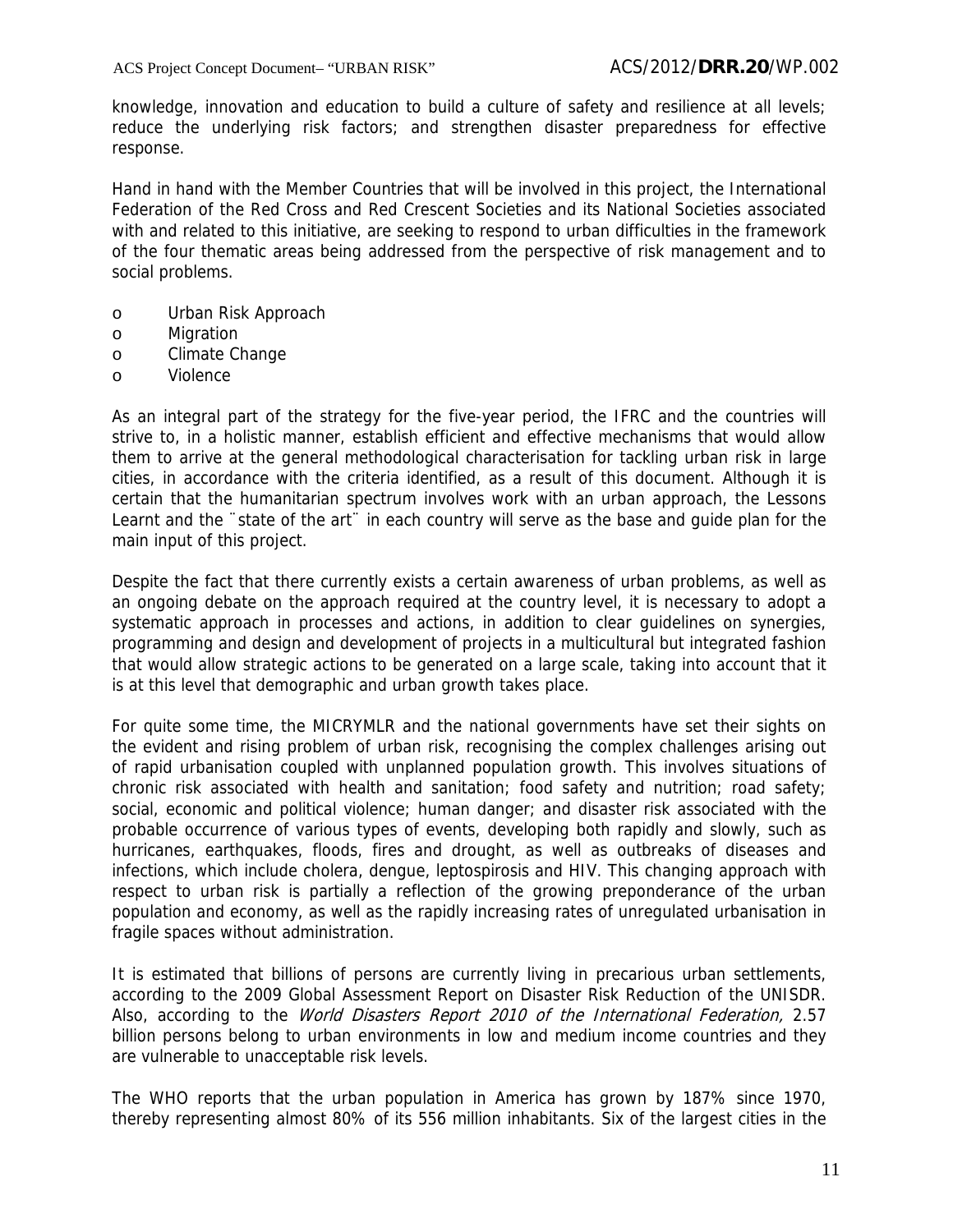world are also in this hemisphere, namely: Buenos Aires, Rio de Janeiro, São Paulo, Los Angeles, Mexico City and New York City.<sup>1</sup>

This makes it imminent, the need for a project that would have a regional scope and which would generate strategic guidelines for intervention in urban risk.

#### **SEVERAL ADVANCEMENTS IN URBAN TERMINOLOGY**

Different governments, scientists and organisations use different criteria and methods to define "urban" areas and "cities". The criteria that is most often used to define what is urban include: administrative jurisdiction (where what is urban is restricted to the borders of state or provincial capitals, municipalities or other local jurisdictions) and population size, where the minimum concentration ranges in general, between 5,000 and 20 million inhabitants (and even more – as can be observed today in China, where some cities have more than 30 million inhabitants). Other criteria used to define what is urban include: economic base (such as the percentage of the labour force employed in non-agricultural work) and the presence of urban infrastructure.

**Urbanisation** is measured as the annual percentage change in the population of a city (annual urban growth).

Added to population growth is the reduction in green and fertile land, in both urban and rural zones, producing evident hazards in terms of Climate Change, climate variability, water footprint and the carbon footprint.

#### 2.2 Problems to be addressed

With the information on the background and features of the sector as justification, a holistic approach will be sought that would strive to place comprehensive attention on the issue of urban risk. As previously mentioned, 4 fundamental aspects will be taken into account in the urban concept:

**Risk Management:** Studies on Safety, Risks and Ex-post Resilience

**Urban Violence:** Poverty and Social Vulnerability

**Advocacy and Diplomacy:** Access to land in order to satisfy the need for immediate shelter. Prevention for homes located in buildings that could be destroyed or severely affected as a result of large scale disasters

**Migration:** The main characteristics of the Urban problem focus on:

- $\triangleright$  The process of impoverishment
- $\triangleright$  Lack of urban authority
- $\triangleright$  External factors

 $\overline{a}$ 

 $\triangleright$  Process of centralisation and densification.

 $1$  Information obtained from the  $20<sup>th</sup>$  World Disasters Report. MICRYMLR 2011. Published in 2012.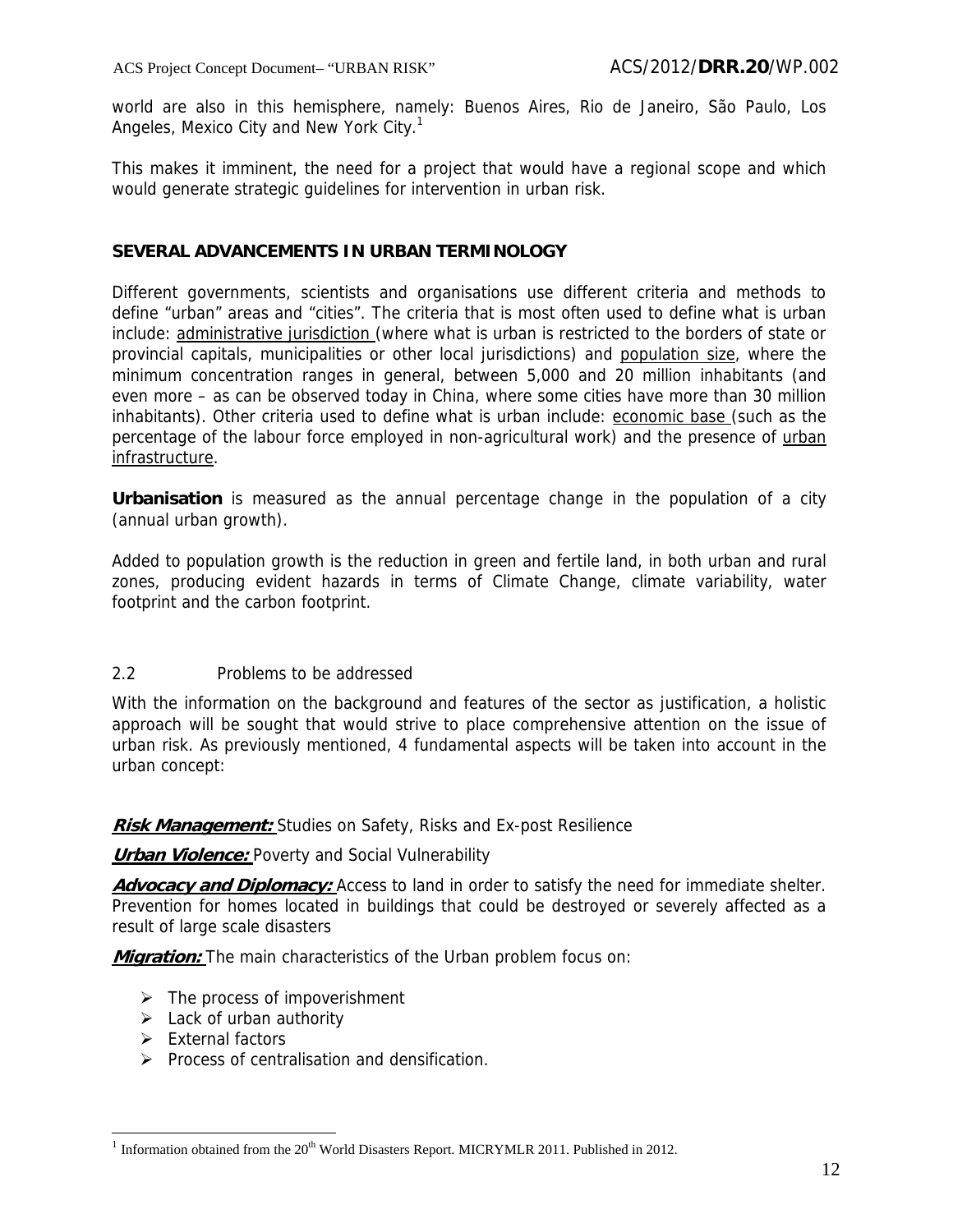#### 2.3 Project Proposal

Through the three different phases, this project seeks to have as an input, a **recommendation guide** based on an assessment and baseline of the state of the art regarding the situation of urban risk in ACS Member Countries, including formal, informal and public housing infrastructure (including health and education), regulations, institutional and community capabilities, access to temporary shelters, urban legalisation and title documents, insurance and re-insurance, water and hydraulic management and control of the basins that course through the urban centres, etc., which would contribute to the development of disaster risk reduction strategies, in the urban area, which are relevant, efficient and effective, and which would quide the authorities in the implementation of prevention, mitigation, preparedness, response and post-disaster measures, and which would help to tackle the needs of the most vulnerable groups and public infrastructure (art. 19 Saint Marc Plan of Action).

#### 2.4 Other interventions

It has been deemed essential that beyond extracting information for the strict purposes of this study, it should be defined prior to the implementation exercise, a phase for general criteria that would allow for the identification in the partner and member countries invited, of similar characteristics that cause population density in large cities and the key determining factors in generating urban risk in any context.

It is also imperative to address the statistical subject matter arising out of this document in order to outline the major symptoms of impact regarding the principal risks produced by climate change and the strategic means for adaptability and management of knowledge concerning aspects of variability.

Design of scenarios of small and medium-scale as well as catastrophic and execution of simulations to facilitate the validation of recommendations and the preparation of final recommendations.

### **B. OBJECTIVES**

#### 2.5 Project overall objective

Contribute to the development of disaster risk reduction strategies, in the urban area, which are relevant, efficient and effective, through assessment and baseline inputs that would guide the authorities in the implementation of prevention, mitigation, preparedness, response and post-disaster measures, which would to tackle the needs of the most vulnerable groups and public infrastructure (art. 19 Saint Marc Plan of Action).

- 2.6 Project specific objective(s)
- 2.6.1. Perform an assessment that would reveal the intervention priorities in terms of Urban Risk in the regions of the member countries of the ACS and which would give a clear view of the need for investment.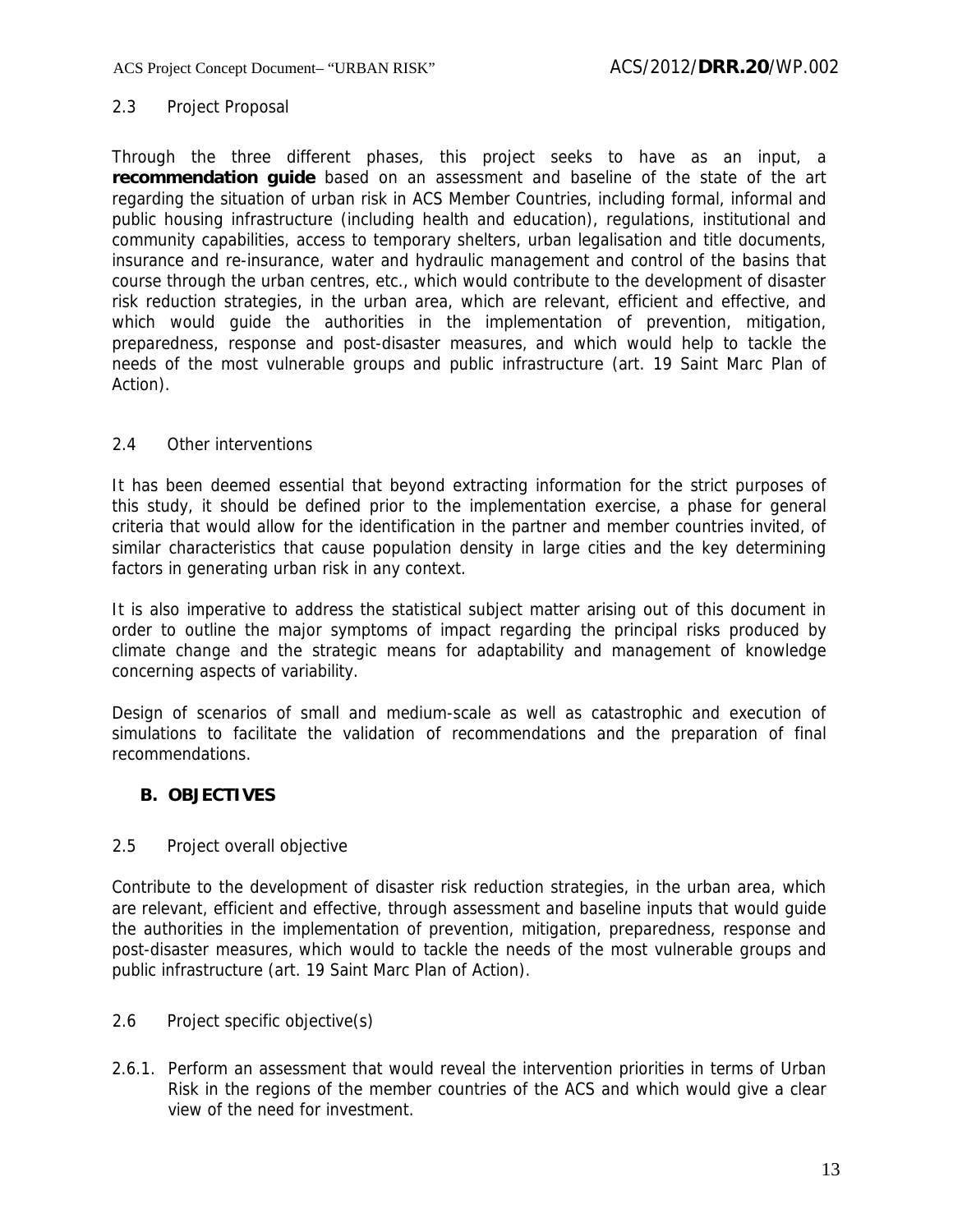2.6.2. Formulate recommendation guides based on the assessment and baseline carried out, which would guide the authorities of ACS Member Countries in the implementation of prevention, mitigation, preparedness, response and post-disaster measures according to the intervention priorities identified, and which could be replicated in other countries with similar characteristics.

#### 2.7 Expected results

Phase 1: Five baseline reports, which would systematise the urban risk guides, documents, studies, regulations and lessons learnt existing in areas that group the Member Countries of the ACS and which would provide initial information on the state of the art.

Phase 2: Eight city assessments in terms of formal, informal and public housing infrastructure (including health and education), regulations, institutional and community capabilities, access to temporary shelters, urban legalisation and title documents, insurance and re-insurance, water and hydraulic management and control of the basins that course through the urban centres, etc.

Phase 3: Eight recommendation guides based on the assessment and baseline carried out, which would allow the authorities of ACS Member Countries to be guided in the implementation of prevention, mitigation, preparedness, response and post-disaster measures according to the intervention priorities identified, and which could be replicated in other cities with similar characteristics.

Indicators:

- The recommendations are aligned with the guidelines adopted at the International Conference, the Model Law on Disaster
- The recommendations take into account knowledge and successful experiences at the national and regional levels (CEPREDENAC, CDEMA, CELAC)
- The recommendations take into account the existing risk mapping

### **C. STAKEHOLDERS**

#### 2.8 Beneficiaries

ACS Member States and Associate Members.

#### 2.9 Participating institutions

| Name of institution: International Federation of the Red Cross and Red Crescent Societies.    |                     |                                       |  |                           |
|-----------------------------------------------------------------------------------------------|---------------------|---------------------------------------|--|---------------------------|
| <b>Surname and title of legal representative:</b> Xavier Castellanos - Director Americas Zone |                     |                                       |  |                           |
| Address: Ciudad del Saber, #115, Av. Vicente Bonilla, Clayton.<br>City: Panama City           |                     |                                       |  |                           |
| Country: Panama.                                                                              |                     |                                       |  |                           |
| Tel.:<br>+5073173050                                                                          | Fax:<br>+5073171811 | Email:<br>xavier.castellanos@ifrc.org |  | Web page:<br>www.ifrc.org |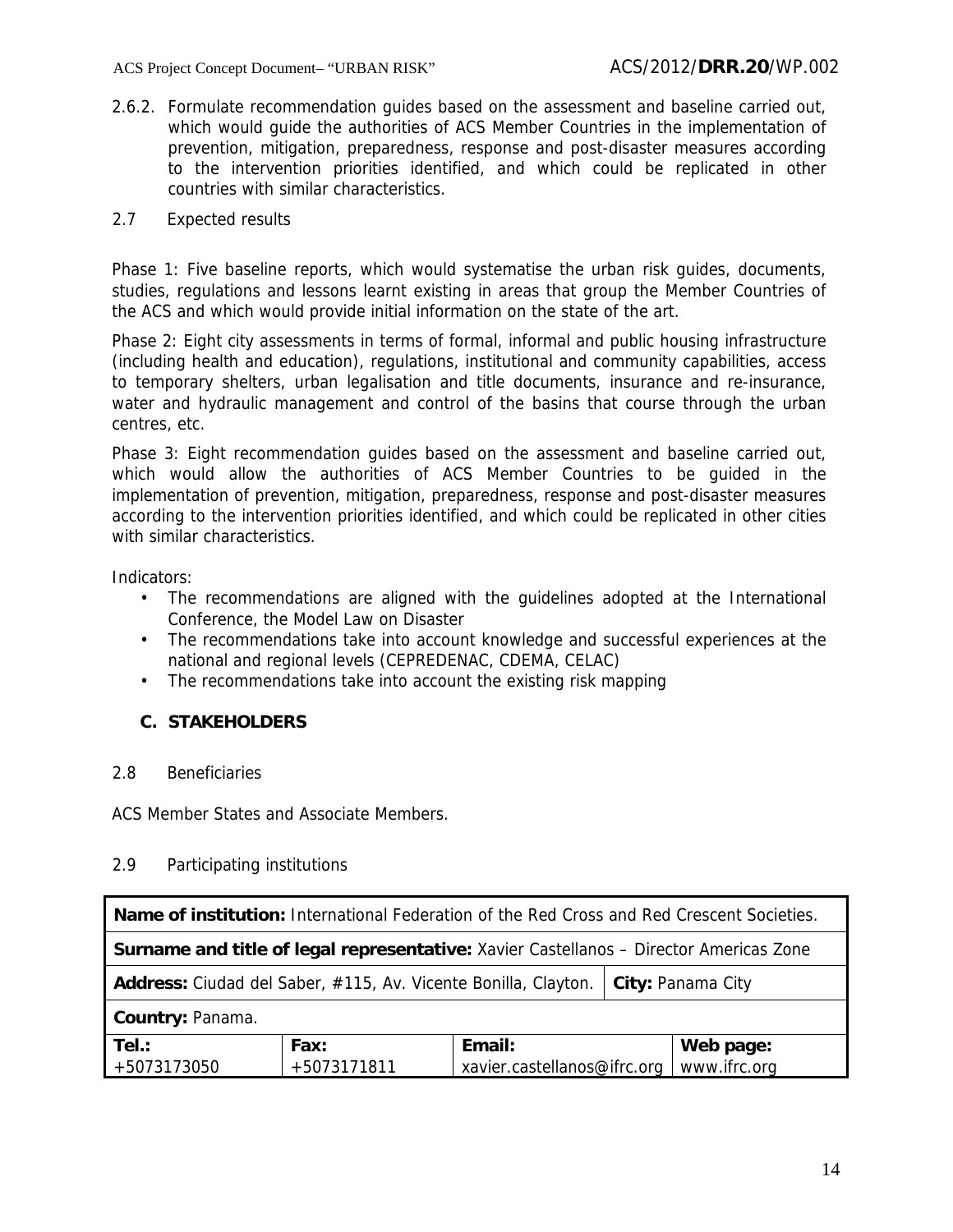| <b>Name of institution:</b> Colombian Red Cross                                              |      |                                              |  |                                         |
|----------------------------------------------------------------------------------------------|------|----------------------------------------------|--|-----------------------------------------|
| <b>Surname and title of legal representative:</b> Walter Cotte – National Executive Director |      |                                              |  |                                         |
| <b>Address: Av. Cra. 68#68b-31</b><br>City: Bogotá                                           |      |                                              |  |                                         |
| <b>Country: Colombia</b>                                                                     |      |                                              |  |                                         |
| Tel.:<br>+5714376328                                                                         | Fax: | Email:<br>waltercotte@cruzrojacolombiana.org |  | Web page:<br>www.cruzrojacolombiana.org |

| <b>Name of institution:</b> National Unit for Disaster Risk Management of Colombia - UNGRD                         |  |  |  |                             |
|--------------------------------------------------------------------------------------------------------------------|--|--|--|-----------------------------|
| Surname and title of legal representative: Carlos Iván Márquez - General Director                                  |  |  |  |                             |
| Address: Calle 13 No.32-69. Edificio Laboratorio Piso 4. (Health<br>City: Bogotá<br>Secretariat)                   |  |  |  |                             |
| Country: Colombia                                                                                                  |  |  |  |                             |
| Tel.:<br>Email:<br>Web page:<br>Fax:<br>+005713751077<br>$+005713750842$<br>carlos.marquez@gestiondelriesgo.gov.co |  |  |  | www.gestiondelriesgo.gov.co |

Other entities that are relevant for the development of the project, as required in each phase.

- United Nations: International Strategy for Disaster Reduction ISDR, UN Habitat, IOM, PAHO and others deemed relevant.
- Public and private universities and research institutes.
- GO's and NGO's.
- Others as required.

### **D. BENEFITS, RISKS AND SUSTAINABILITY**

#### 2.10 Benefits

Have inputs and guides to implement optimal, effective and efficient disaster risk reduction strategies, allowing ACS Member Countries to implement prevention, mitigation, preparedness, response and post-disaster measures, which would help to tackle the needs of the most vulnerable groups and public infrastructure, as provided in art. 19 of the Saint Marc Plan of Action. Additionally, contribute to the fulfilment of the priorities established at the regional and global levels, including those defined in the Hyogo Framework for Action.

#### 2.11 Critical risk and Sustainability

| <b>Critical Risks</b> |    | <b>Risk Rating</b> | <b>Risk Mitigation Measures</b>                                                                    |  |  |  |
|-----------------------|----|--------------------|----------------------------------------------------------------------------------------------------|--|--|--|
| Lack<br>resources     | οf | financial   Medium | Supported by different organisations<br>Financing with different donor sources<br>will be explored |  |  |  |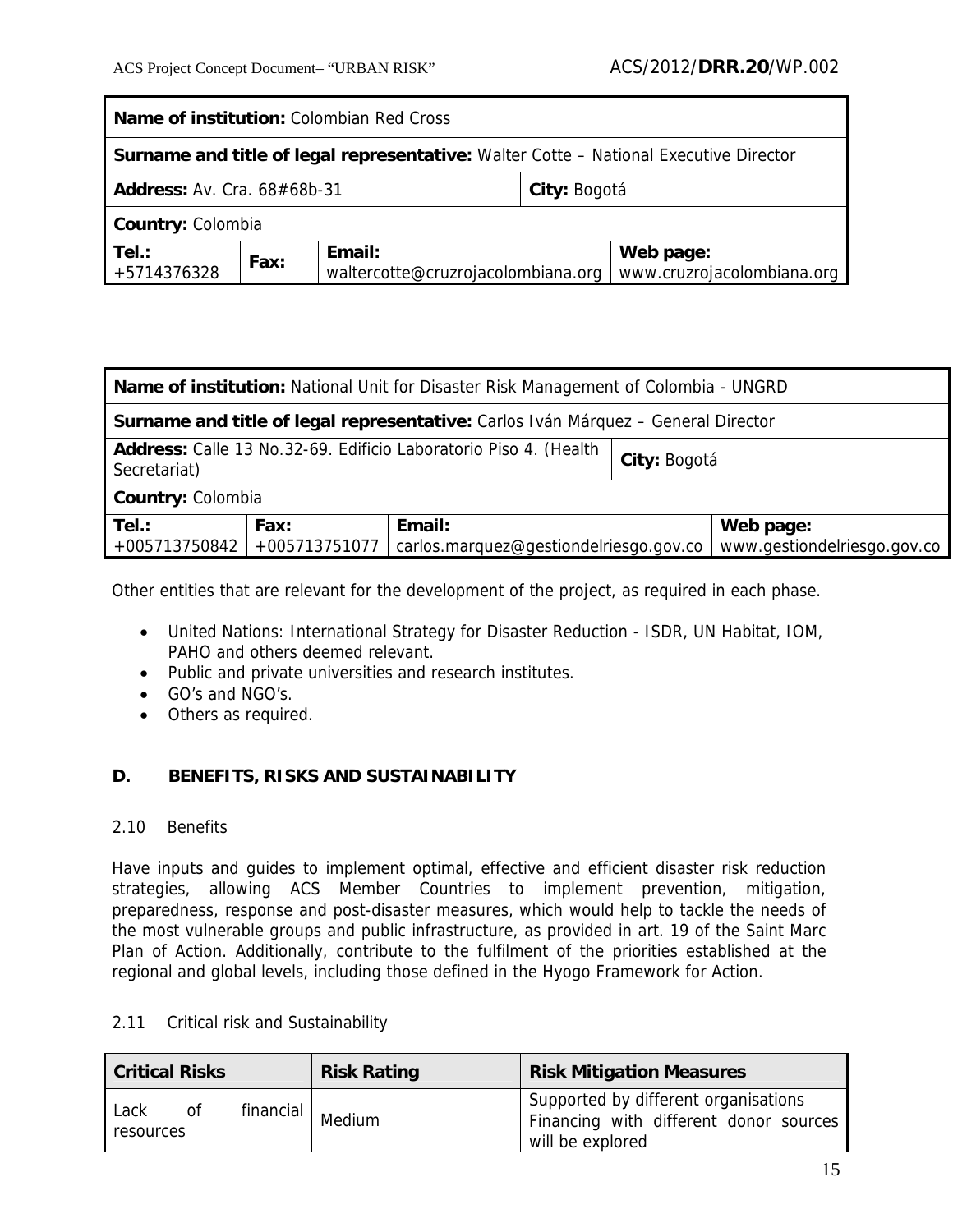| οf<br>government<br>Lack<br>support                                                                                                         | Medium | Support and coordination from the ACS<br>and the Red Cross as assistants of<br>governments. |
|---------------------------------------------------------------------------------------------------------------------------------------------|--------|---------------------------------------------------------------------------------------------|
| Occurrence of disasters,<br>whose assistance would<br>be priority and which<br>interrupt the<br>normal<br>development of<br>the<br>project. | High   | Postpone execution                                                                          |

### 2.12 Ex-post sustainability

Ex-post sustainability will be carried out through the involvement of strategic partners from the different organisations involved, such as the International Federation of the Red Cross and Red Crescent Societies, the Colombian Red Cross and the university or academic Institutions that are yet to be defined. In addition, the sustainability of the project will be guaranteed by empowering the national and local authorities in the process of assessment and formulation of the recommendation guides and guidance, after understanding the importance of implementing the intervention measures in these proposals.

### **III. PROJECT IMPLEMENTATION**

### **A. COMPONENTS AND ACTIVITIES**

### 3.1 Components description

Component 1: Organisation and planning of the implementation of the Project.

Component 2:

Phase I: PRE-ASSESSMENT - Systematisation of urban risk guides, documents, studies, regulations and lessons learnt in all countries, arranged in 5 groups: 1. Colombia, Venezuela and Mexico, 2. Central America (Panama- Guatemala), 3. English-speaking Caribbean, 4. Spanish-speaking Caribbean, (Dominican Republic, Cuba and Haiti, French Guiana), (with a consulting entity for each of the categories). From this pre-assessment, one or two cities are selected for each group, which would serve as the base for the pilots of the next phase, based on criteria previously established and agreed upon among the consulting entities. Regarding responsiveness, member states of the Association of Caribbean States will have studies, analyzes and diagnostics of response capacities in urban settings.

Phase II: ASSESSMENT – Formulation and distribution of the detailed study in the 8 cities selected according to the pre-assessment, with the criteria of greater vulnerability. This study would include the description of the current status and the identification of the needs of the cities selected in terms of formal, informal and public housing infrastructure (including health and education), regulations, institutional and community capabilities, access to temporary shelters, urban legalisation and title documents, insurance and re-insurance, water and hydraulic management and control of the basins that course through the urban centres, etc.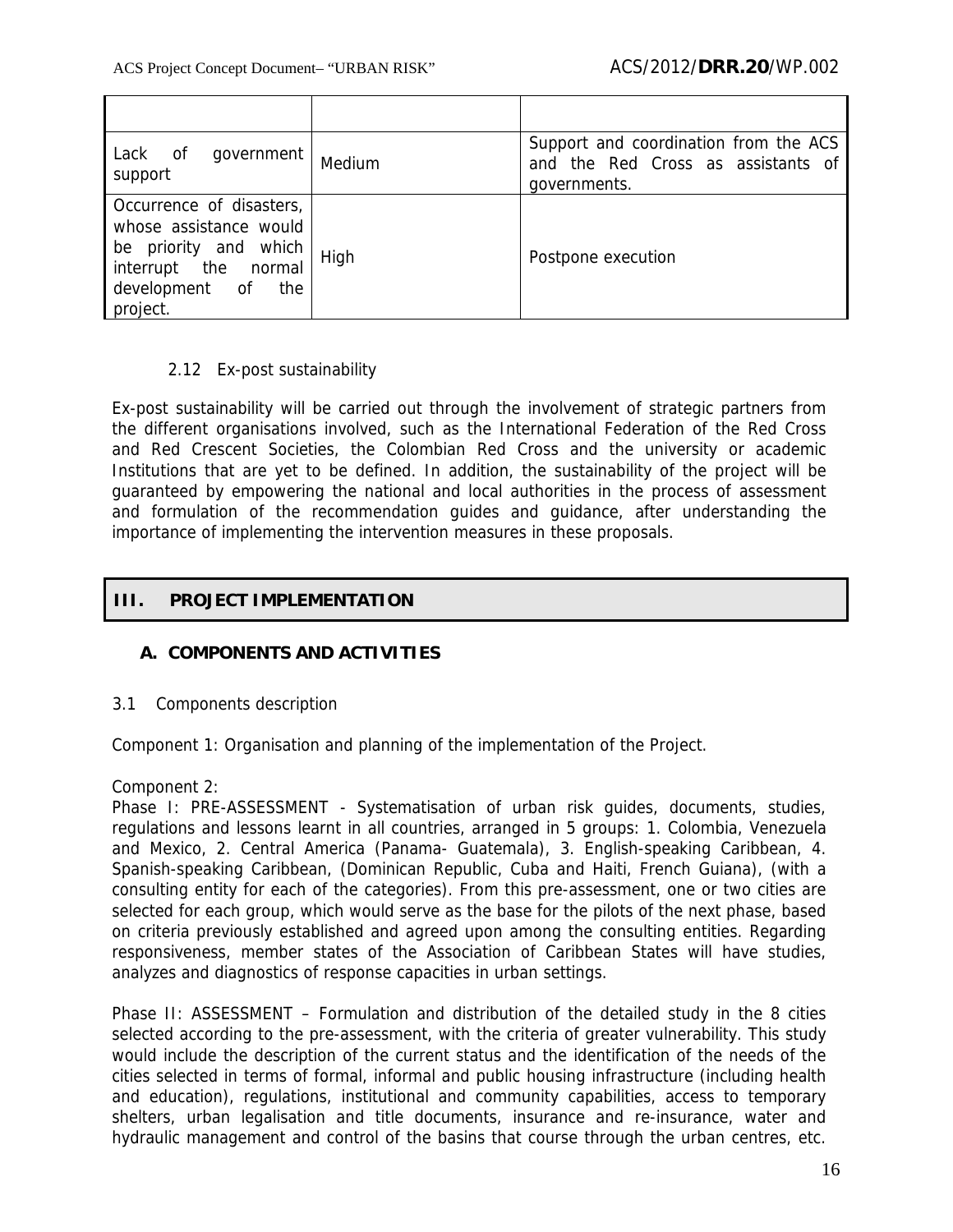Regarding responsiveness, eight cities from ACS members will have diagnostics on capacities of response and preparedness as well as a strengthening plan.

Phase III: Recommendation Guide. Based on the results achieved in the second phase, development of a recommendation guide so that the authorities could design and implement interventions in the area of urban risk, which would support their respective prevention, mitigation, preparedness, response and post-disaster measures, and which could be replicated in other countries with similar characteristics. Regarding responsiveness, the sub-system of the ACS will have guidelines / methodologies that will help create a culture of preparedness / prevention in urban settings.

Component 3: Final Assessment

### 3.2 Listing of activities

The specific activities that must be developed in each of the phases described above are defined.

Component 1: Organisation and planning of the implementation of the Project.

This phase will be led by a technical group comprising the UNGRD, the Colombian Red Cross, the IFRC, the ACS and other experts from other entities, as necessary.

- Meeting for the initialisation of the technical group and interested countries.
- Definition of geographical regions and areas for work.
- Definition of the final schedule and work tools.

### Component 2:

### PHASE I: PRE-ASSESSMENT.

This phase will be led by a technical group comprising the UNGRD, the Colombian Red Cross, the IFRC, the ACS and other experts from other entities, as necessary, in coordination with the consulting entities contracted to prepare the pre-assessment.

- Development of the terms of reference for contracting the consulting entities.
- Initial planning meeting with consulting entities.
- Commencement of the gathering and systematisation of information (state of the art), by regions, of studies, documents, cases, regulations and lessons learnt, among others, in the area of Urban Risk, for each of the regions.
- Intermediate follow-up meeting with consulting entities.
- Definition of criteria for selecting cities for the next phase.
- Selection of cities.
- Final assessment meeting.
- Distribution of results among Member Countries.

Phase II: ASSESSMENT. This phase will be led by the consulting entities contracted, in constant coordination with the technical group established for the implementation of the project.

- Distribute and manage support with the relevant entities of the national and local governments of the cities involved.
- Closer relations with entities that are relevant to the project (Ministries, corporations, agencies belonging to the United Nations), for the gathering of information.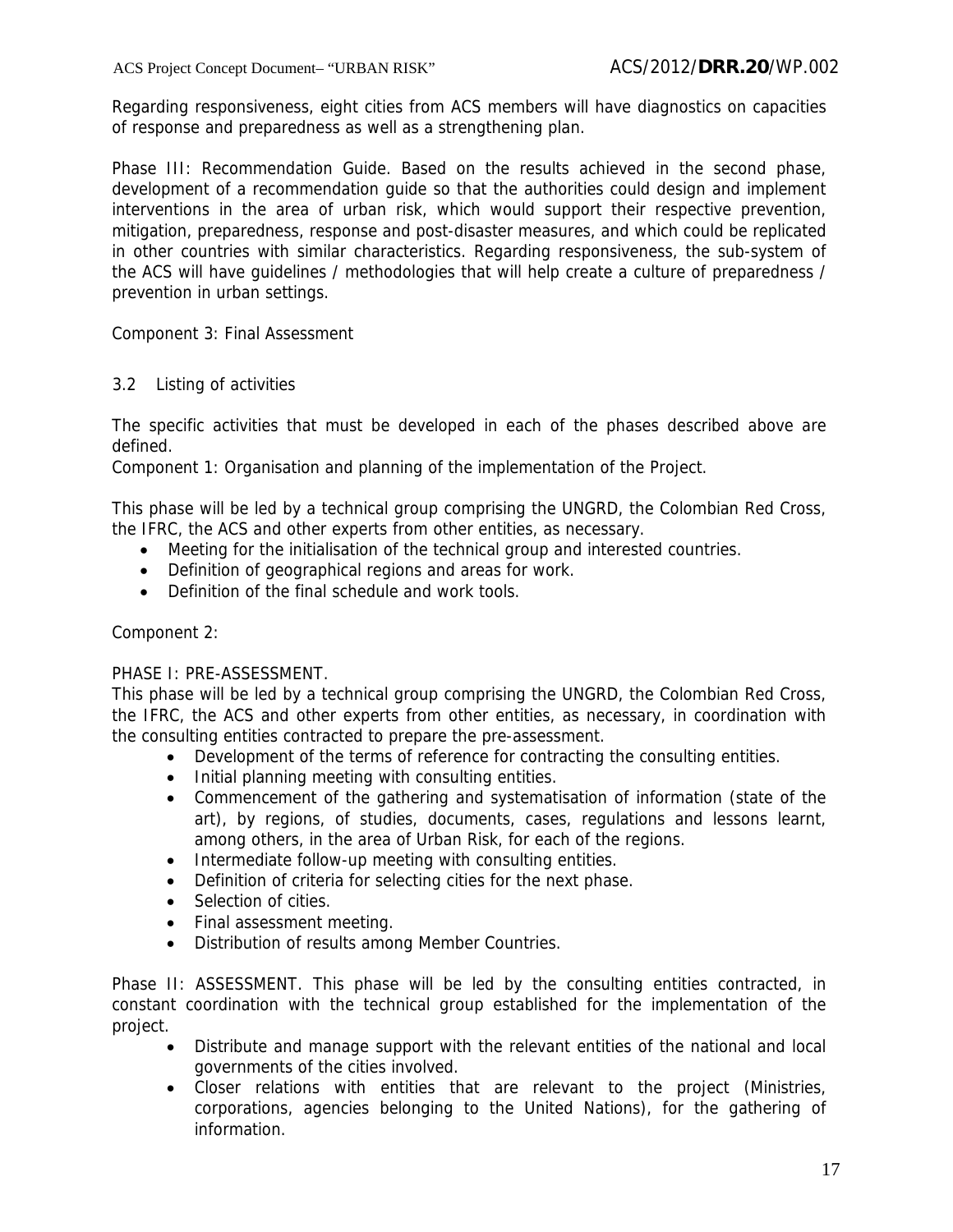- Intermediate meeting.
- Formulation of an assessment report for each of the cities selected, which would identify and reveal the intervention priorities in terms of formal, informal and public housing infrastructure (including health and education), regulations, institutional and community capabilities, access to temporary shelters, urban legalisation and title documents, insurance and re-insurance, water and hydraulic management and control of the basins that course through the urban centres, etc.
- Distribution of reports.

Phase III- Recommendation Guide: Based on the results of the report, according to the needs and priorities identified, the consulting entities, in close coordination and follow-up with the technical team created for the project, will formulate a recommendation guide for each of the cities selected for PHASE II, in close collaboration with the relevant national and local entities, and will be formalised and distributed among the remaining Member States of the ACS.

Component 3: Final Meeting. Led by the technical team and with participation from all ACS Member States.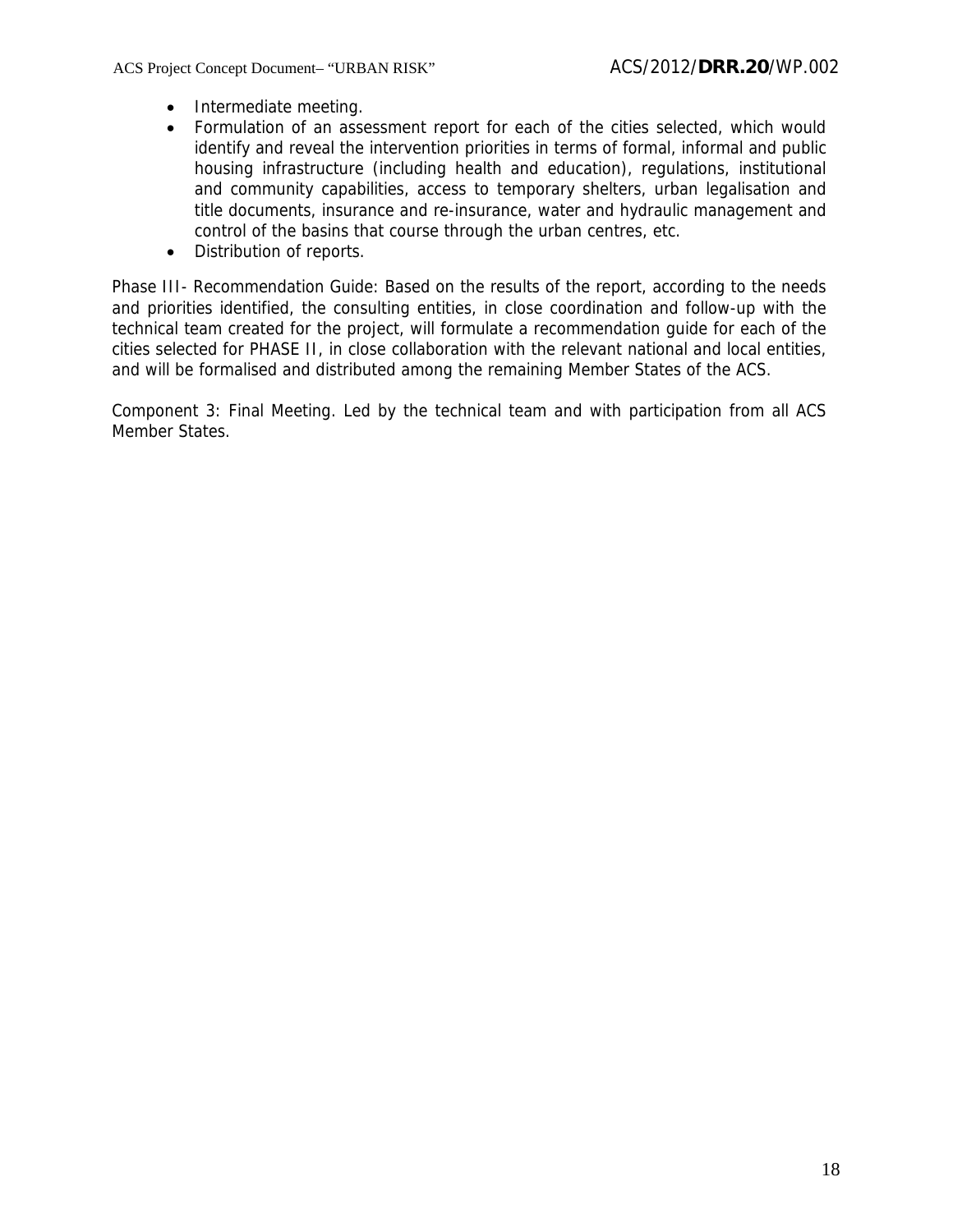3.3 Expected Schedule

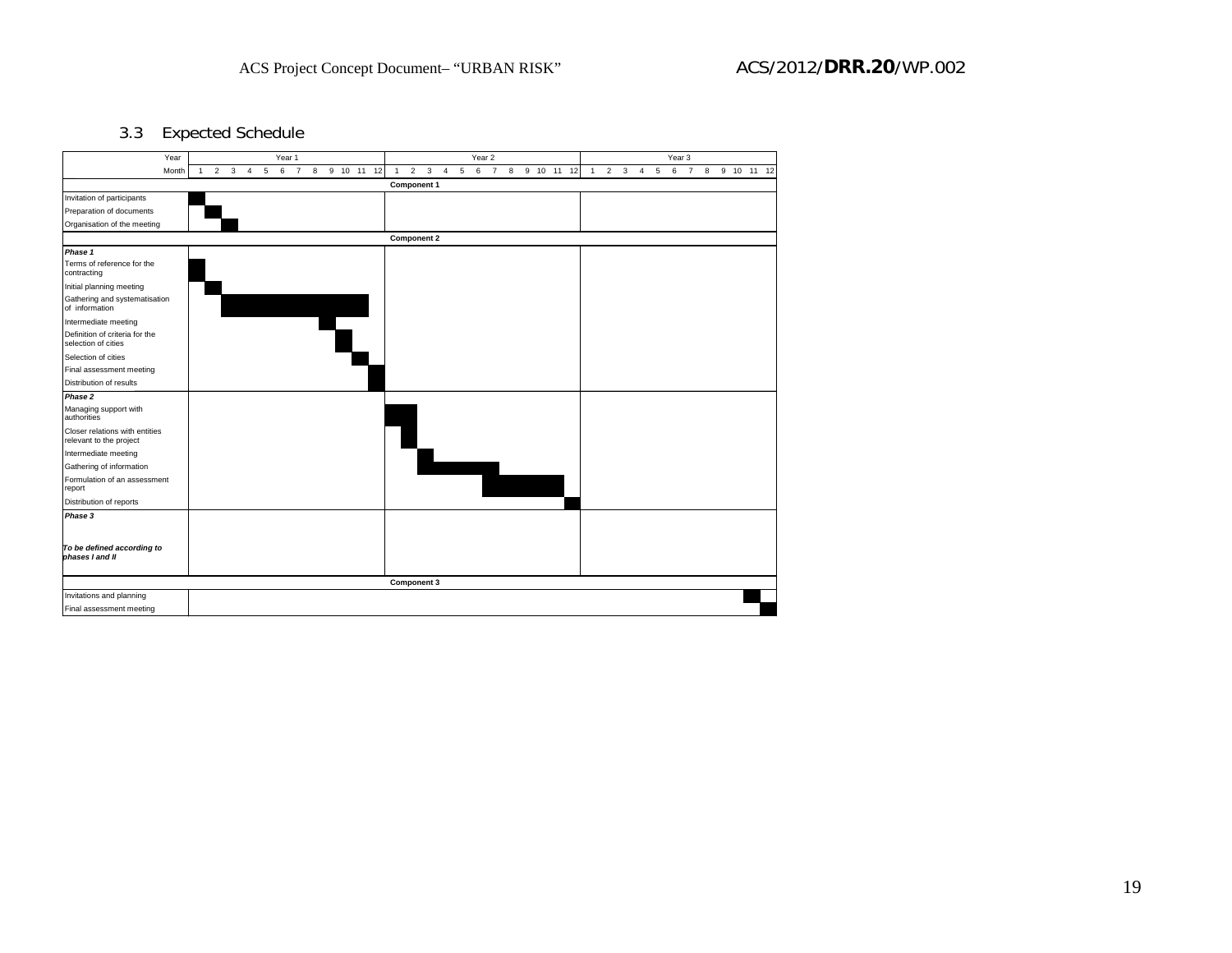## **B. EXECUTION**

### 3.4 Physical means required

In order to develop the activities established in the previous section, an expert needs to be assigned per country involved, who would serve as the focal point of the consulting entity during the three phases, for a period of time per month. This also requires a job station, with computer, desk and basic work supplies.

### 3.5 Expertise required

Consulting entities expert in risk reduction, with proficiency in urban risk prevention, mitigation, preparedness, response and post-disaster measures, capabilities and experience in analysis, research and drafting of consultation documents. Knowledge regarding laws, landuse planning, earthquake resistant measures, access to land and shelters in the event of disasters, among others.

### 3.6 Project Team

A technical team will be assembled comprising the UNGRD, the ACS Secretariat (highly likely the Disaster Risk Reduction Advisor), representatives of the Colombian Red Cross and one member of the International Federation of the Red Cross and Red Crescent Societies with technical expertise and the relevant experience. With this team as the base, the terms of reference will be created for contracting the consulting entities that will develop in the regions established, the pre-assessment and assessment studies and subsequently, the recommendation guides. These groups will coordinate with one another permanently during the development of the three phases, in order to ensure their quality and relevance. This with support from a group of experts made up of representatives of ACS Member States and other entities as considered or required by the government, non-governmental entities, United Nations bodies, universities, companies, etc.

| Role / Responsibility                                                           | <b>Actor Involved</b>                                                                              |  |  |  |
|---------------------------------------------------------------------------------|----------------------------------------------------------------------------------------------------|--|--|--|
| Component 1: Organisation and planning of<br>the implementation of the Project. | ACS Secretariat and the International<br>Federation of the Red Cross and Red Crescent<br>Societies |  |  |  |
| Component 2: Phase I: PRE-ASSESSMENT                                            | Technical team and consulting entities for<br>each region.                                         |  |  |  |
| PHASE II: ASSESSMENT                                                            | Technical team and consulting entities for<br>each region.                                         |  |  |  |
| PHASE III: Recommendation Guide                                                 | Technical team and consulting entities for<br>each region.                                         |  |  |  |
| Component 3: Final Assessment                                                   | <b>ACS Secretariat</b>                                                                             |  |  |  |

### 3.7 Matrix of Responsibilities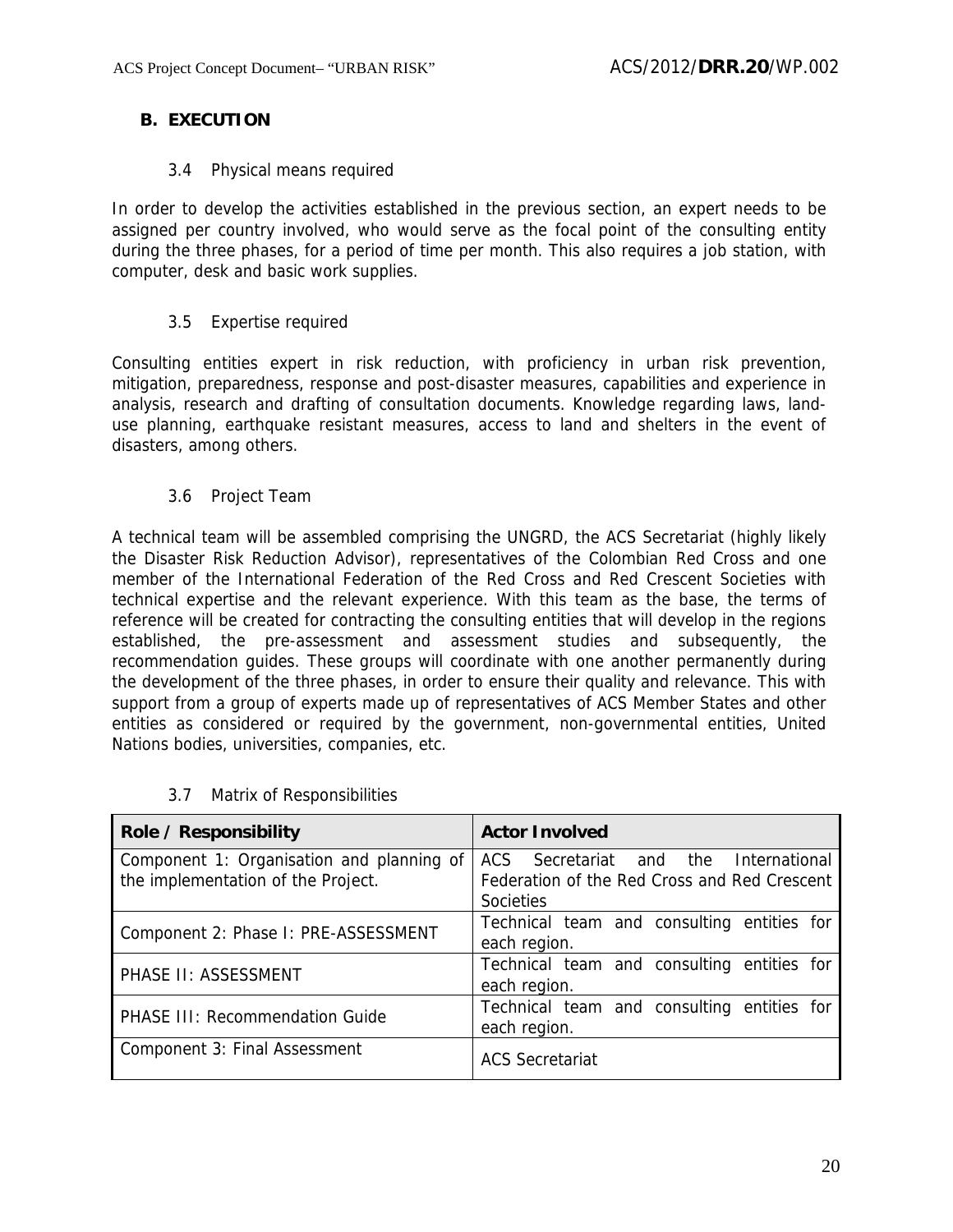## **C. COST**

### 3.8 Financing Matrix and Budget

|                              | Per Region      |    | Per City        |                |
|------------------------------|-----------------|----|-----------------|----------------|
| <b>EXPENSE HEADING</b>       | <b>PHASE I</b>  |    | <b>PHASE II</b> | <b>PHASE I</b> |
| <b>A. STAFF</b>              | \$<br>55,555.56 | S  | 83,333.33       |                |
| <b>B. TRIPS</b>              | \$<br>1,944.44  | \$ | 13,888.89       |                |
| C. PROGRAMME ACTIVITIES      | \$<br>20,555.56 | S  | 23,611.11       | To be          |
| D. SUPPLIES                  | 277.78          | S  | 555.56          | defined        |
| E. VEHICLES AND FUEL         | \$<br>555.56    | \$ | 277.78          |                |
| <b>G. SUPPORT AND OTHERS</b> | \$<br>3,333.33  | \$ | 6,111.11        |                |
| <b>TOTAL</b>                 | 82,222.23       |    | \$127,777.78    |                |

## **IV. PROJECT EVALUATION**

### 4.1 Lessons learnt from similar programmes

It is imperative to take into account for the development of the project, the results, good practices and lessons learnt of other strategies, programmes and other projects which, in addition to facilitating the implementation of strategic and effective actions, avoids the duplication of efforts and complements the interventions in order to create synergies and increase the impact made.

### 4.2 Specific focus

The project has a clear focus toward the creation of specific inputs based on real and grounded priorities and needs that would facilitate decision making by the local and national authorities of ACS Member States, for the implementation of optimal and effective measures to reduce urban risk, thereby optimising the physical, human and financial resources for this task and steering efforts toward increasing the resilience of vulnerable communities.

Therefore, the project evaluation will be focussed on these results that are expected from the three phases, in terms of their quality, relevance, applicability and capacity for replication not only in the cities whose study served as the basis, but also in other cities with similar characteristics.

### 4.3 Verifiable indicators

The following indicators are established in accordance with each of the components, for the purpose of performing the evaluation and carrying out the respective follow-up.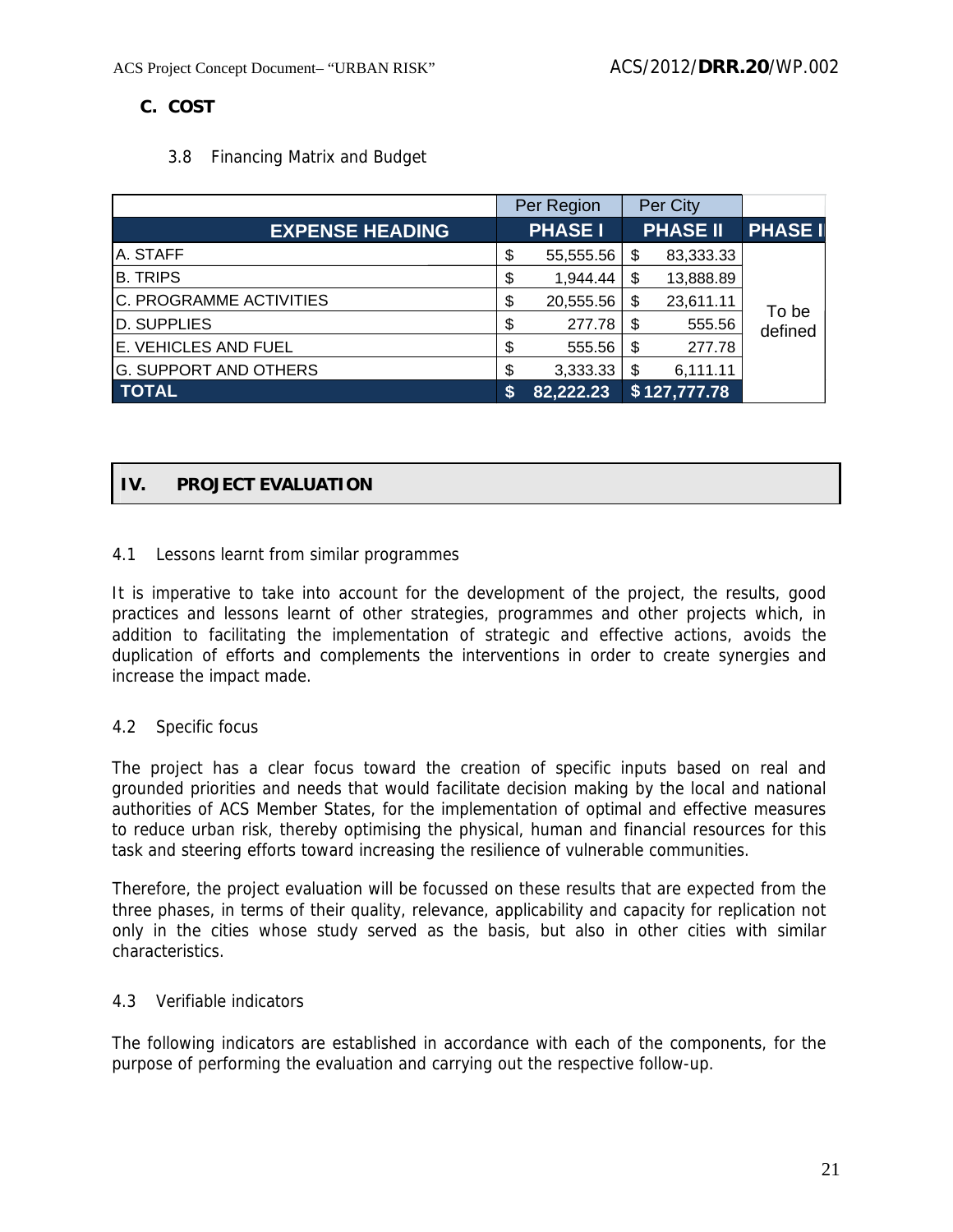| Component 1: Organisation and planning of<br>the implementation of the Project. | • One meeting held, with participation<br>from the entities involved in the<br>project and representatives of ACS<br>Member States who are relevant.                                                                |  |  |
|---------------------------------------------------------------------------------|---------------------------------------------------------------------------------------------------------------------------------------------------------------------------------------------------------------------|--|--|
| Component 2: Phase I: PRE-ASSESSMENT                                            | studies<br>$\bullet$ Five<br>pre-assessment<br>developed, distributed and approved.                                                                                                                                 |  |  |
| PHASE II: ASSESSMENT                                                            | Eight assessment studies developed,<br>distributed and approved.                                                                                                                                                    |  |  |
| PHASE III: Recommendation guide                                                 | guides<br>recommendation<br>Eight<br>developed, distributed and approved.                                                                                                                                           |  |  |
| Component 3: Final Assessment                                                   | One final meeting convened, with<br>participation from the entities involved<br>in the project and representatives of<br>ACS Member States who are relevant<br>for the assessment and conclusion of<br>the project. |  |  |

In addition the project will focus on three topics: Laws, Governments and Responsiveness.

## 4.4 Progress and Final Reports

Considering that each phase lasts one year, the technical team will prepare half yearly progress reports, which will be distributed among the ACS Member States involved in the project, and one final progress report, which will outline the challenges and lessons learnt, and which will be distributed during the final assessment meeting (Component 5).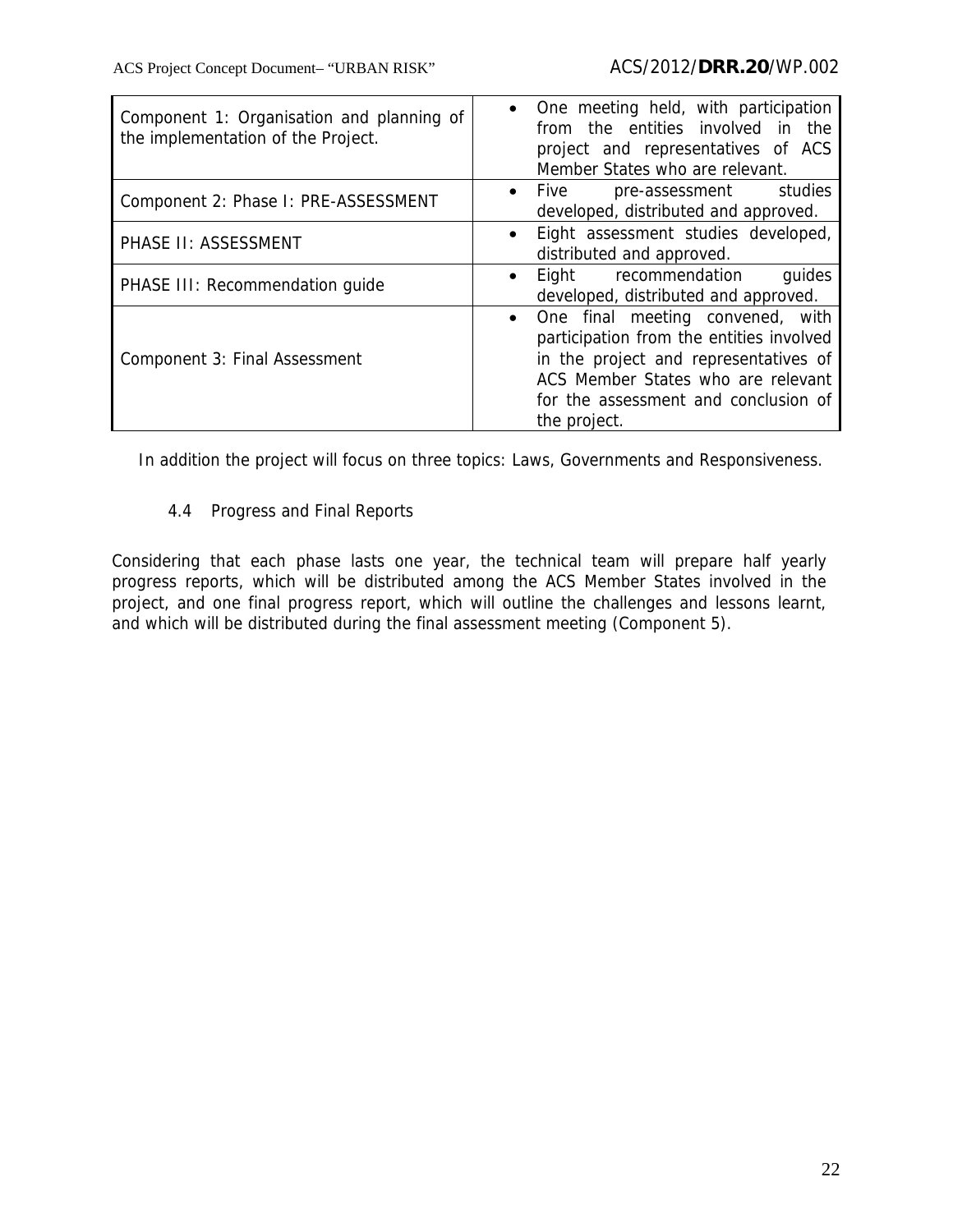## **ANNEX I – SCHEDULE OF ACTIVITIES**



## **ANNEX II – DETAILED BUDGET**

|                              |    | Per Region     |    | Per City        |                |
|------------------------------|----|----------------|----|-----------------|----------------|
| <b>EXPENSE HEADING</b>       |    | <b>PHASE I</b> |    | <b>PHASE II</b> | <b>PHASE I</b> |
| A. STAFF                     | \$ | 55,555.56      | S  | 83,333.33       |                |
| <b>B. TRIPS</b>              | \$ | 1,944.44       | S  | 13,888.89       |                |
| C. PROGRAMME ACTIVITIES      | \$ | 20,555.56      | \$ | 23,611.11       | To be          |
| <b>D. SUPPLIES</b>           | \$ | 277.78         | \$ | 555.56          | defined        |
| E. VEHICLES AND FUEL         | \$ | 555.56         | \$ | 277.78          |                |
| <b>G. SUPPORT AND OTHERS</b> | \$ | 3,333.33       | S  | 6,111.11        |                |
| <b>TOTAL</b>                 | S  | 82,222.23      |    | \$127,777.78    |                |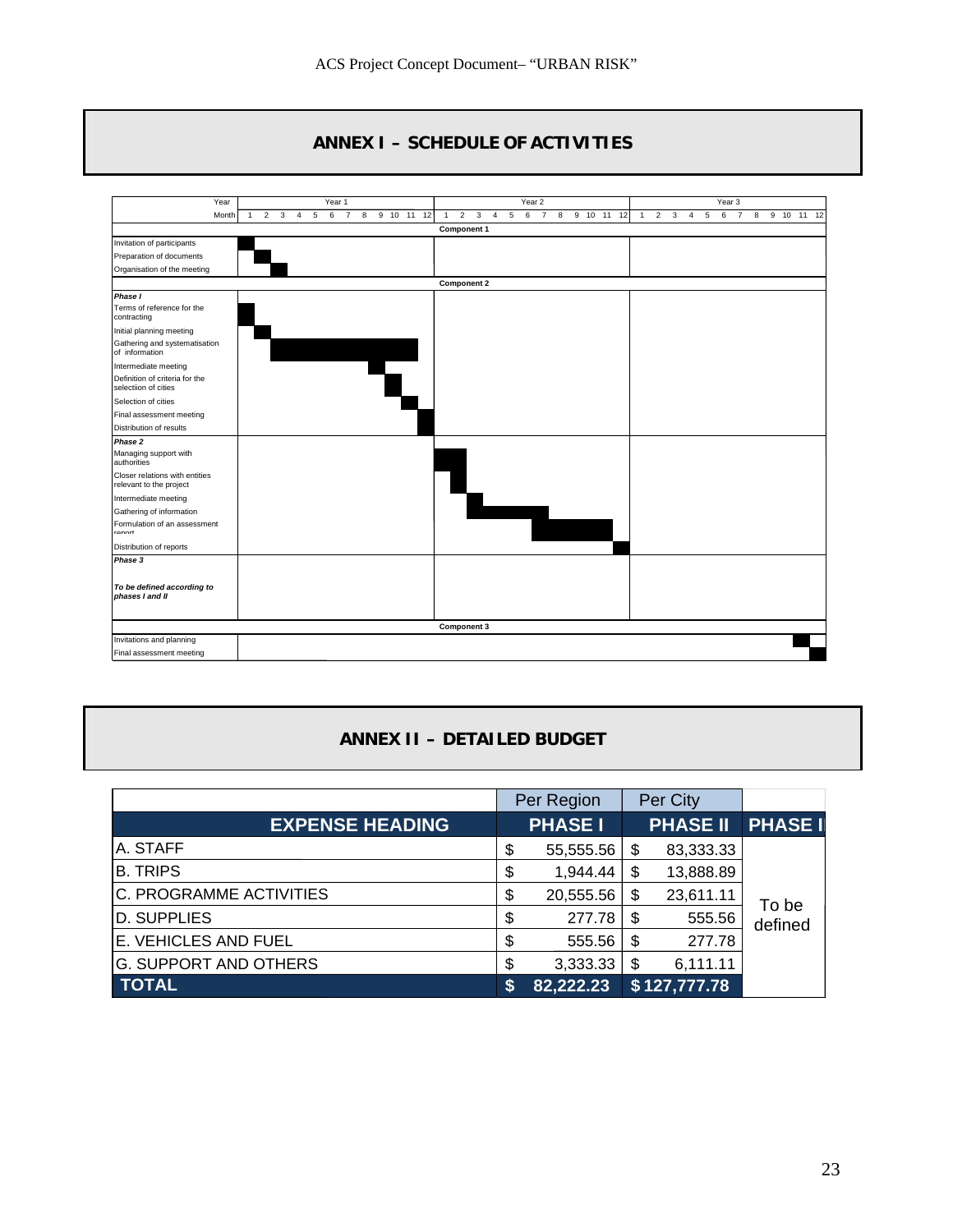| <b>ANNEX III - LOGICAL FRAMEWORK</b>                                                                                                                                                                                                                                                                                                                                                                                                                                                                                                                      |                                                                                                                                                                          |                                        |                                                                                                                                                                                                                                                                                                                                                                                               |  |  |  |
|-----------------------------------------------------------------------------------------------------------------------------------------------------------------------------------------------------------------------------------------------------------------------------------------------------------------------------------------------------------------------------------------------------------------------------------------------------------------------------------------------------------------------------------------------------------|--------------------------------------------------------------------------------------------------------------------------------------------------------------------------|----------------------------------------|-----------------------------------------------------------------------------------------------------------------------------------------------------------------------------------------------------------------------------------------------------------------------------------------------------------------------------------------------------------------------------------------------|--|--|--|
| <b>OBJECTIVES</b>                                                                                                                                                                                                                                                                                                                                                                                                                                                                                                                                         | <b>VERIFIABLE</b><br><b>INDICATORS</b>                                                                                                                                   | <b>MEANS OF</b><br><b>VERIFICATION</b> | <b>FAVOURABLE</b><br><b>ASSUMPTIONS</b>                                                                                                                                                                                                                                                                                                                                                       |  |  |  |
| DEVELOPMENT OBJECTIVE:<br>Strengthen the capabilities of<br>the local and national<br>authorities of ACS Member<br>States, for Disaster Risk<br>Reduction in the urban area.                                                                                                                                                                                                                                                                                                                                                                              |                                                                                                                                                                          |                                        | financing<br>Has<br>$\bullet$<br>to develop the<br>activities<br>established.                                                                                                                                                                                                                                                                                                                 |  |  |  |
| PURPOSE: Contribute to the<br>development of disaster risk<br>reduction strategies, in the<br>urban<br>which<br>area,<br>are<br>efficient<br>relevant,<br>and<br>effective, through assessment<br>baseline<br>inputs<br>that<br>and<br>would guide the authorities in<br>implementation<br>the<br>0f<br>mitigation,<br>prevention,<br>preparedness, response and<br>post-disaster measures, and<br>which would help to tackle<br>of the<br>needs<br>the<br>most<br>vulnerable groups and public<br>infrastructure (art. 19 Saint<br>Marc Plan of Action). |                                                                                                                                                                          |                                        | Has<br>the<br>$\bullet$<br>support of the<br>local<br>and<br>national<br>governments<br>for<br>the<br>development<br>of the studies.<br>The<br>entities<br>$\bullet$<br>that<br>possess<br>information<br>in<br>the<br>countries<br>established,<br>collaborate<br>with<br>the<br>consulting<br>entities<br>in.<br>order to share<br>this<br>information<br>facilitate<br>and<br>the studies. |  |  |  |
| <b>COMPONENTS / RESULTS:</b><br>Initial planning meeting                                                                                                                                                                                                                                                                                                                                                                                                                                                                                                  | One meeting held,<br>with participation<br>from the entities<br>involved in the<br>project and<br>representatives of<br><b>ACS Member</b><br>States who are<br>relevant. | List of Participants                   | disaster<br>No<br>during<br>occurs<br>the period of<br>execution<br>οf<br>project<br>the<br>would<br>that<br>the<br>require<br>suspension<br>or<br>postponement<br>οf<br>the<br>development<br><sub>of</sub><br>the<br>activities.                                                                                                                                                            |  |  |  |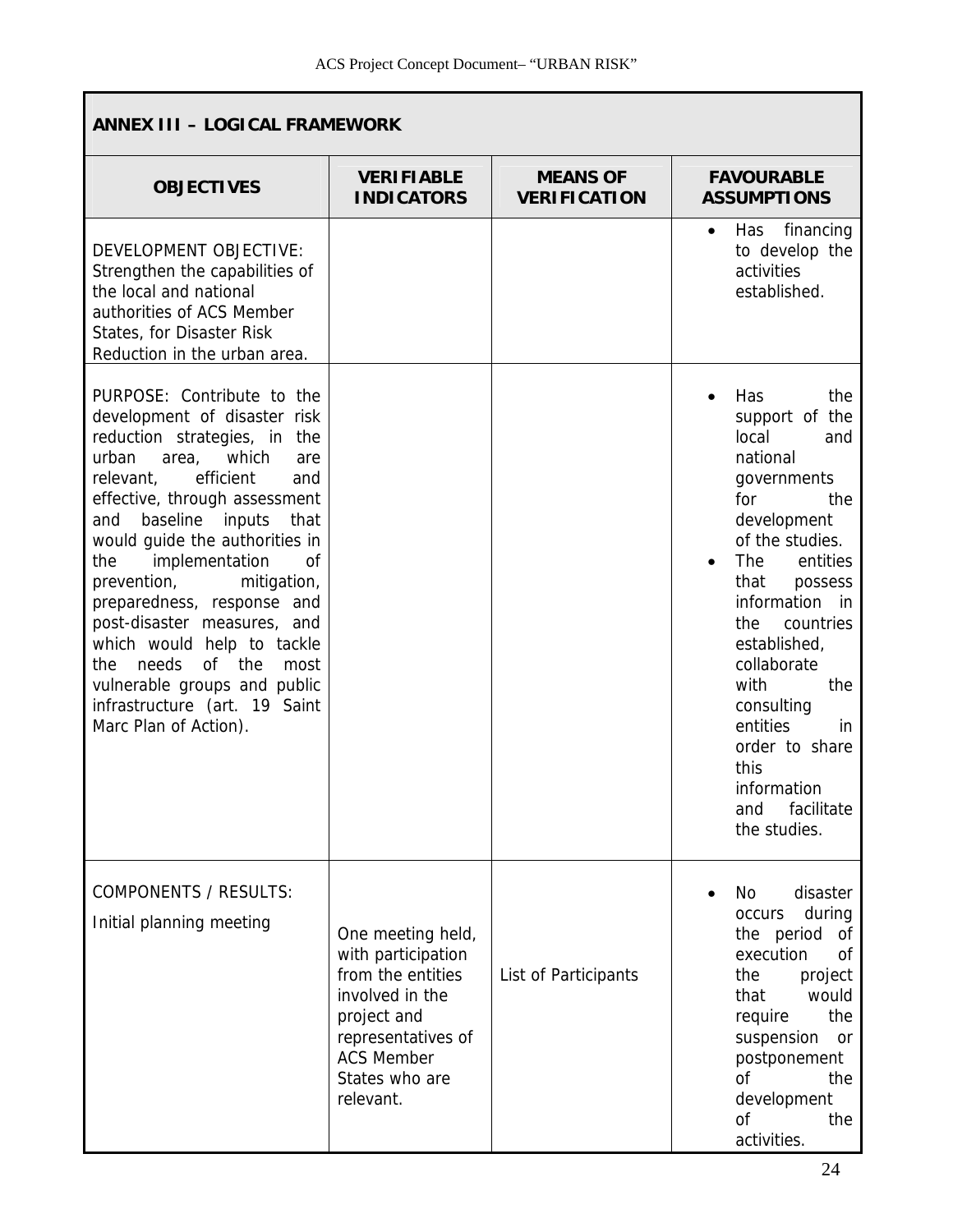| Phase I: PRE-ASSESSMENT -                                                                                                                                                                                                                                                                                                                                                                                                                                                                                                                                                                                                                                                                                                                                                                                                           |                                                                               |                                                                                                                               |  |
|-------------------------------------------------------------------------------------------------------------------------------------------------------------------------------------------------------------------------------------------------------------------------------------------------------------------------------------------------------------------------------------------------------------------------------------------------------------------------------------------------------------------------------------------------------------------------------------------------------------------------------------------------------------------------------------------------------------------------------------------------------------------------------------------------------------------------------------|-------------------------------------------------------------------------------|-------------------------------------------------------------------------------------------------------------------------------|--|
| Systematisation of urban risk<br>guides, documents, studies,<br>regulations and lessons learnt<br>in all countries, arranged in 5<br>Colombia,<br>1.<br>groups:<br>Venezuela and Mexico, 2.<br>Central America (Panama-<br>Guatemala), 3.<br>English-<br>speaking<br>Caribbean,<br>4.<br>Spanish-speaking Caribbean,<br>(Dominican Republic, Cuba<br>and Haiti, French Guiana),<br>(with a consulting entity for<br>each of the categories). From<br>this pre-assessment, one or<br>two cities are selected for<br>each group, which would<br>serve as the base for the<br>pilots of the next phase,<br>based on criteria previously<br>established and agreed upon<br>among the consulting entities.                                                                                                                               | Five pre-<br>assessment studies<br>developed,<br>distributed and<br>approved. | Pre-assessment<br>study<br>documents<br>with approval from<br>technical team<br>the<br>and the ACS Member<br>States involved. |  |
| II: ASSESSMENT -<br>Phase<br>Formulation and distribution<br>of the detailed study in the 8<br>cities selected according to<br>the pre-assessment, with the<br>criteria<br>0f<br>greater<br>vulnerability.<br><b>This</b><br>study<br>would include the description<br>of the current status and the<br>identification of the needs of<br>the cities selected in terms of<br>formal, informal and public<br>infrastructure<br>housing<br>(including<br>health<br>and<br>education),<br>regulations,<br>institutional<br>and community<br>capabilities,<br>to<br>access<br>temporary<br>shelters,<br>urban<br>legalisation<br>title<br>and<br>documents, insurance and re-<br>water<br>insurance,<br>and<br>hydraulic<br>management<br>and<br>control of the<br>basins<br>that<br>through<br>the<br>course<br>urban<br>centres, etc. | Eight assessment<br>studies developed,<br>distributed and<br>approved.        | Assessment study<br>documents with<br>approval from the<br>technical team and<br>the ACS Member<br>States involved.           |  |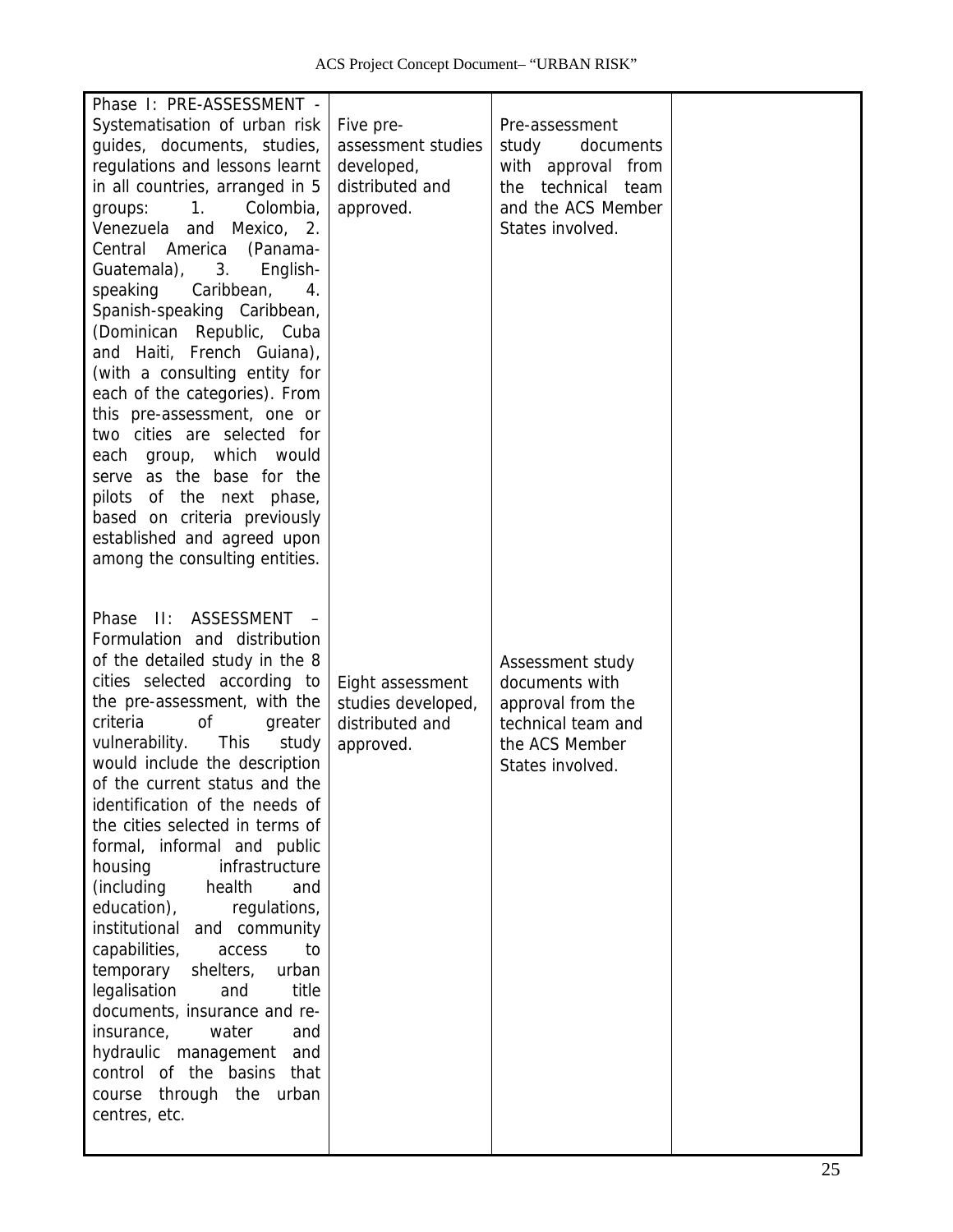| Phase<br>III:<br>Based<br>the<br>on<br>results achieved in the second<br>phase, development of<br><sub>a</sub><br>recommendation<br>guide<br>S <sub>O</sub><br>that the authorities<br>could<br>design<br>and<br>implement<br>interventions in the area of<br>risk, which<br>urban<br>would<br>their<br>respective<br>support<br>mitigation,<br>prevention,<br>preparedness, response and<br>post-disaster measures, and<br>which could be replicated in<br>cities<br>similar<br>with<br>other<br>characteristics. | Eight<br>recommendation<br>guides developed,<br>distributed and<br>approved.                                                                                                                                                                    | Recommendation<br>guide documents<br>with approval from<br>the technical team<br>and the ACS Member<br>States involved. |  |
|--------------------------------------------------------------------------------------------------------------------------------------------------------------------------------------------------------------------------------------------------------------------------------------------------------------------------------------------------------------------------------------------------------------------------------------------------------------------------------------------------------------------|-------------------------------------------------------------------------------------------------------------------------------------------------------------------------------------------------------------------------------------------------|-------------------------------------------------------------------------------------------------------------------------|--|
| Final assessment meeting                                                                                                                                                                                                                                                                                                                                                                                                                                                                                           | One final meeting<br>convened, with<br>participation from<br>the entities<br>involved in the<br>project and<br>representatives of<br><b>ACS Member</b><br>States who are<br>relevant for the<br>assessment and<br>conclusion of the<br>project. | List of Participants                                                                                                    |  |
| <b>ACTIVITIES / INPUTS:</b><br>Organisation and planning of<br>the implementation of the<br>Project.<br>Meeting<br>for<br>the<br>initialisation<br>the<br>οf<br>technical group<br>and<br>interested countries.<br><b>Definition</b><br><sub>of</sub><br>geographical<br>regions<br>and areas for work.<br>Definition of the final<br>schedule<br>work<br>and<br>tools.                                                                                                                                            |                                                                                                                                                                                                                                                 |                                                                                                                         |  |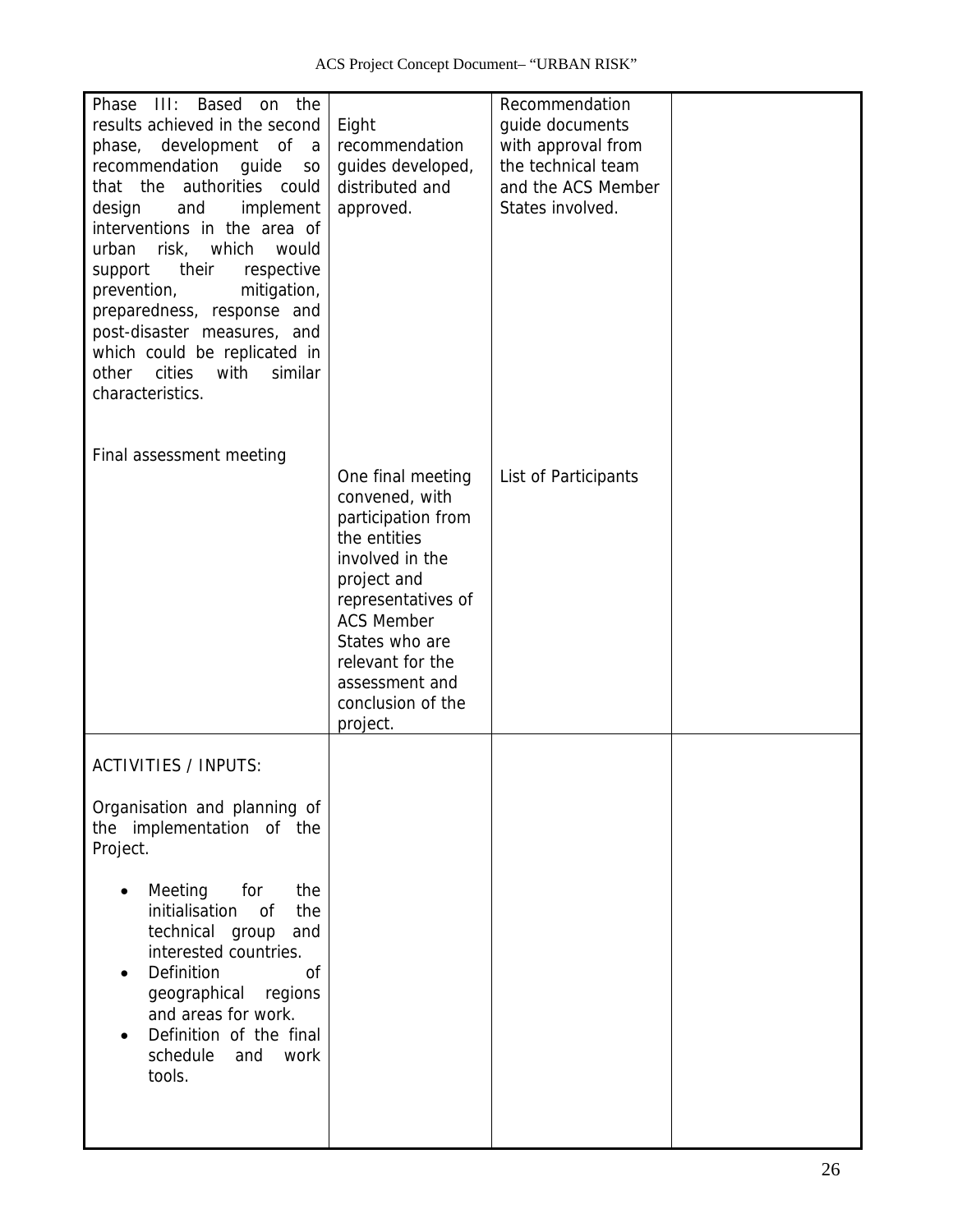| PHASE I: PRE- ASSESSMENT         |  |  |
|----------------------------------|--|--|
|                                  |  |  |
| Development<br>οf<br>$\bullet$   |  |  |
| 0f<br>the<br>terms               |  |  |
|                                  |  |  |
| reference<br>for                 |  |  |
| contracting<br>the               |  |  |
| consulting entities.             |  |  |
| Initial<br>planning<br>$\bullet$ |  |  |
| meeting<br>with                  |  |  |
| consulting entities.             |  |  |
| Commencement of<br>$\bullet$     |  |  |
| the gathering and                |  |  |
| systematisation of               |  |  |
| information (state               |  |  |
| of the art), by                  |  |  |
| regions, of studies,             |  |  |
| documents, cases,                |  |  |
| regulations,<br>and              |  |  |
| lessons<br>learnt,               |  |  |
| among others, in                 |  |  |
| the area of Urban                |  |  |
| Risk, for each of                |  |  |
| the regions.                     |  |  |
| Intermediate<br>$\bullet$        |  |  |
| follow-up meeting                |  |  |
| with<br>consulting               |  |  |
| entities.                        |  |  |
| Definition<br>οf<br>$\bullet$    |  |  |
| criteria<br>for                  |  |  |
| selecting cities for             |  |  |
| the next phase.                  |  |  |
| Selection of cities.             |  |  |
| Final<br>assessment              |  |  |
|                                  |  |  |
| meeting.                         |  |  |
| Distribution<br>0f               |  |  |
| results<br>among                 |  |  |
| Member Countries.                |  |  |
|                                  |  |  |
| Phase II: ASSESSMENT             |  |  |
|                                  |  |  |
| <b>Distribute</b><br>and         |  |  |
| manage<br>support                |  |  |
| with the relevant                |  |  |
| entities<br>0f<br>the            |  |  |
| national and local               |  |  |
| governments<br>0f                |  |  |
| the cities involved.             |  |  |
| Closer<br>relations              |  |  |
| with entities that               |  |  |
| are relevant to the              |  |  |
| project (Ministries,             |  |  |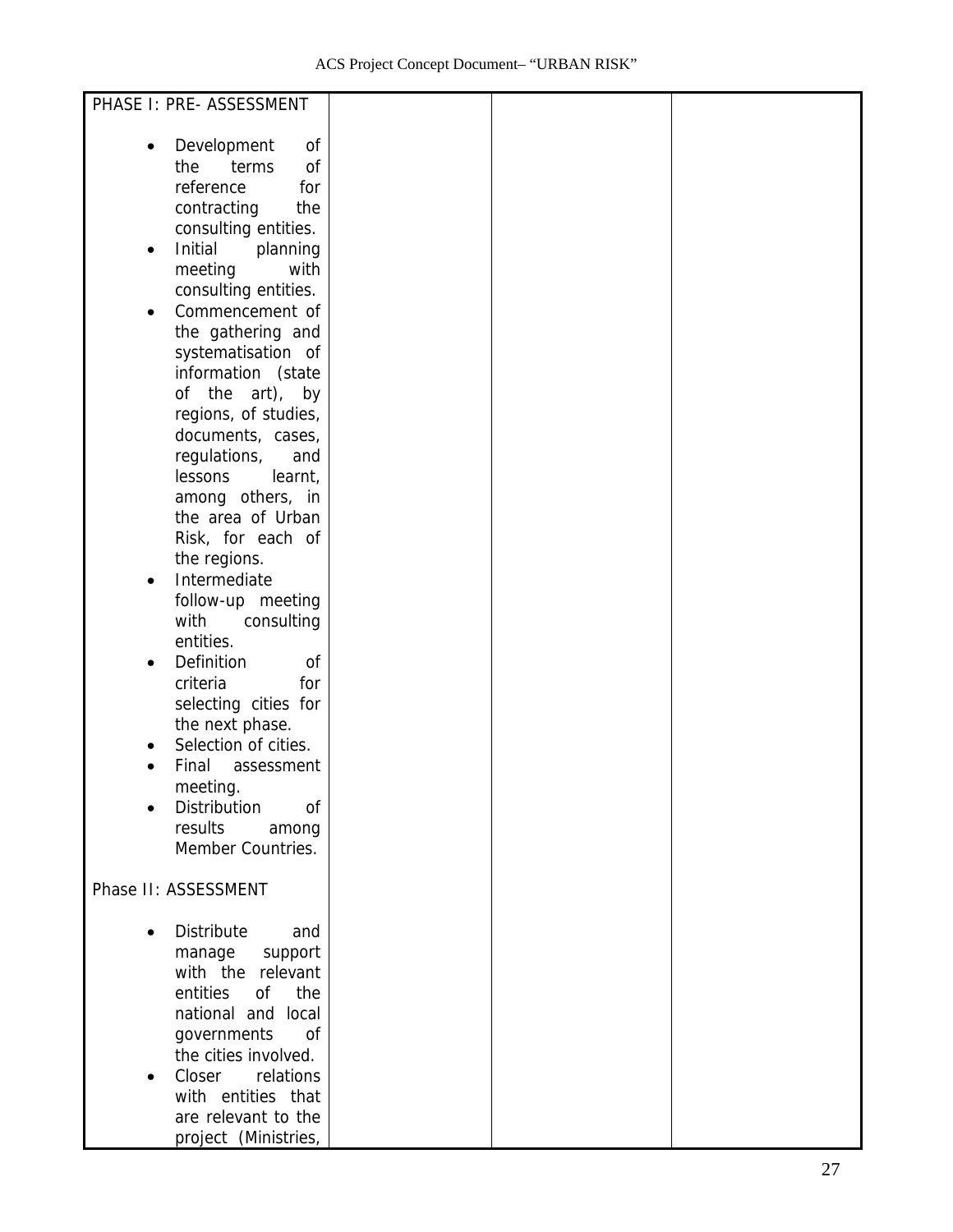| corporations,<br>agencies belonging<br>the<br>United<br>to<br>Nations), for the<br>gathering<br><sub>of</sub><br>information.<br>Intermediate<br>$\bullet$<br>meeting.<br>Formulation of an<br>$\bullet$<br>assessment report<br>for each of the<br>cities<br>selected,<br>which<br>would<br>identify and reveal<br>intervention<br>the<br>priorities in terms<br>of formal, informal<br>and public housing<br>infrastructure<br>(including<br>health<br>education),<br>and<br>regulations,<br>institutional<br>and<br>community<br>capabilities, access<br>to<br>temporary<br>shelters,<br>urban<br>legalisation<br>and<br>title<br>documents,<br>insurance and re-<br>insurance,<br>water<br>hydraulic<br>and<br>management<br>and<br>the<br>control of<br>basins that course<br>through the urban<br>centres, etc.<br>Distribution<br>of<br>reports |  |  |
|--------------------------------------------------------------------------------------------------------------------------------------------------------------------------------------------------------------------------------------------------------------------------------------------------------------------------------------------------------------------------------------------------------------------------------------------------------------------------------------------------------------------------------------------------------------------------------------------------------------------------------------------------------------------------------------------------------------------------------------------------------------------------------------------------------------------------------------------------------|--|--|
| Phase III:<br><b>RECOMMENDATION GUIDE:</b>                                                                                                                                                                                                                                                                                                                                                                                                                                                                                                                                                                                                                                                                                                                                                                                                             |  |  |
| Coordination with the<br>corresponding<br>local<br>entities.<br>Drafting of the Guides.<br>Distribution<br>and<br>the<br>approval<br>0f<br>guides.                                                                                                                                                                                                                                                                                                                                                                                                                                                                                                                                                                                                                                                                                                     |  |  |